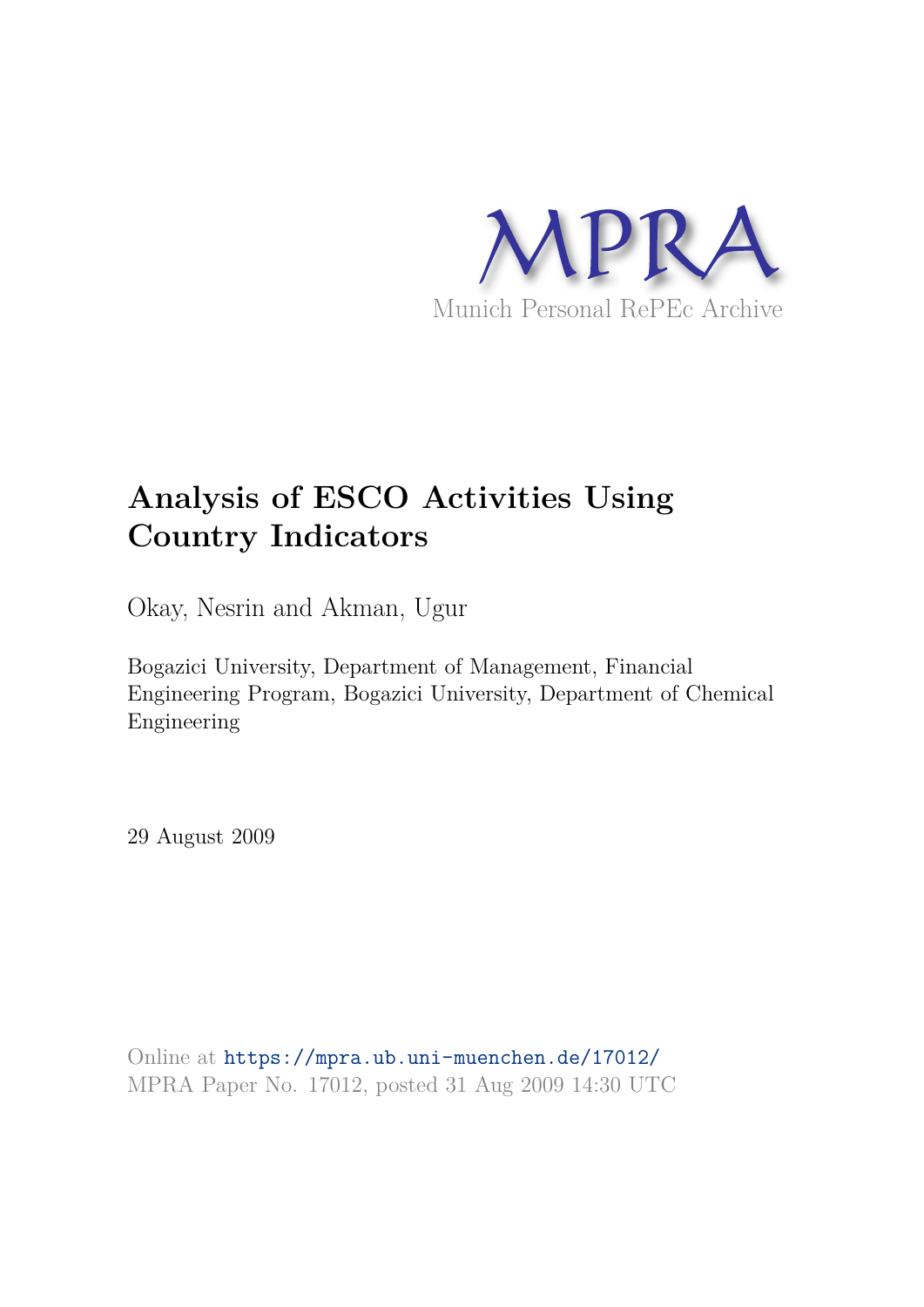# **Analysis of ESCO Activities Using Country Indicators**

Nesrin Okaya, Ugur Akmanb,\*

<sup>a</sup> *Department of Management, Financial Engineering Program, Bogazici University, Bebek 34342, Istanbul, Turkey* 

<sup>b</sup> *Department of Chemical Engineering, Bogazici University, Bebek 34342, Istanbul, Turkey* 

> E-mail: akman@boun.edu.tr Tel: +90 212 3596867 Fax: +90 212 2872460 \* Corresponding author

## **Abstract**

 Energy Service Companies (ESCOs) are private sector instruments that offer energy- /emission-improvement (energy saving, energy efficiency, energy conservation, emission reduction) projects in the developed and in some developing countries. Literature reveals that energy-/emission-improvements of countries may be related to their innovation- and R&D-activity levels. In this work, we use a literature data on the activities and the sectors targeted by ESCOs in 38 countries, summarized in terms of the age of ESCO market (AEM), number of ESCO companies (NE), and total value of ESCO projects (VE). Along with the Global Innovation Index (GII) data of the countries, we investigate the relationships among the *ESCO Indicators* (**EIs:** AEM, NE, VE, sectors targeted by ESCOs), and the *Country Indicators* (**CIs:** GII and per-capita GDP, energy consumption, CO2 emission). We observe noteworthy dependencies between the EIs and CIs. Using the simple trend equations we estimate the missing VEs in the original data. We also project, as a hint for the size and orientation of the upcoming Turkish ESCO market, the set of EIs and the distribution of the sectors that are likely to be targeted by ESCOs in Turkey.

*Keywords:* Energy service companies; ESCO; Global Innovation Index; GDP; Energy consumption; Greenhouse-gas  $(CO<sub>2</sub>)$  emission; R&D.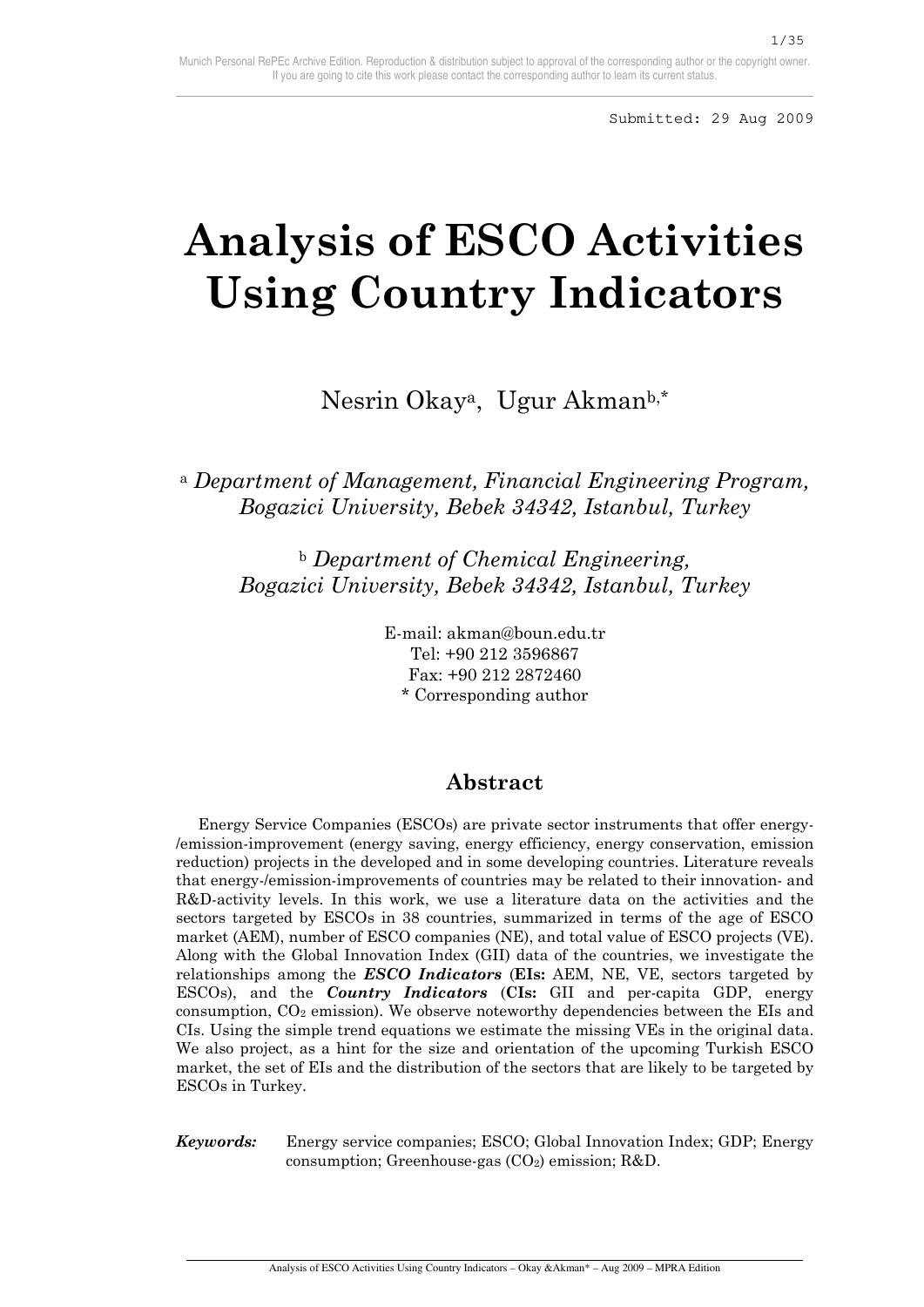2/35

## **1. Motivation**

 ESCOs, as private-sector instruments, guarantee and deliver energy improvements (saving, efficiency, conservation) to their clients. An ESCO's remuneration is tied to the energy improvement actually achieved. ESCOs may finance, or assist in financing, an energy project by providing improvement guarantee.

 Behind our motivation for the analysis of ESCO activities, innovations, energy consumptions, emissions, and GDPs of countries there are two important and implicitlyrelated recent laws of Turkey.

 Turkey's Energy Efficiency Law (EEL) was enacted in 2007, partially as a result of Turkey's tasks of complying with the European Union (EU) directives. Turkey's EEL aims to end the state monopoly by allowing private-sector participation and competition under independent regulation. One important facet of the EEL was the establishment of an ESCO market, which is currently the hot issue in the Turkish energy market.

 Turkey's recent law "Law About the Support of R&D Activities" (RDL in short) supports generation of technological know-how to make the economy internationally competitive through R&D and innovation. RDL exploits innovations in developing technology-intensive products and production processes, improving efficiency and costs, and commercializing technological know-how.

 Turkey's energy policy had been very much supply-oriented in the past. Reflecting this policy, Turkish manufacturing sectors had not been very energy efficient, and R&D and innovation activities had not been very much concerned with energy saving and energy efficiency. However, recent laws EEL and RDL aim to revert this supply-oriented policy towards saving and efficiency.

 Views on the funding and related risks that are likely to be associated with Turkey's upcoming ESCO market and its relationship with the universities and R&D centers had been given by Okay et al. (2008). Views on innovation and energy profiles in the Turkish manufacturing sector, in terms of GDP growth, sectoral innovation intensities, energy consumptions, and energy-saving potentials has recently given by Okay et al. (2009).

 Currently, there are few ESCOs in Turkey (their project-financing mechanisms are not clear yet). However, EEL regulations, particularly for the industrial sector, were already being practiced since 1995. There are several private Turkish energy companies that do energy-efficiency and related business with diverse sectors such as pharmaceuticals, chemicals, automotive, agriculture, paint, food and beverages, airports, hospitals, buildings. Among them some are involved in co-/tri-generation, automation, power quality and reliability, equipment efficiency, demand management, and lighting projects. These energy companies are acquainted with outsource financing, energy accounting, energy-price risk management, energy auditing, budgeting, training and consulting for energy managers, energy monitoring and reporting, and financing tools. They are willing to form joint ventures with established foreign ESCOs. They conceive to finance energy projects with the help of EU and World Bank funds in the short run and with Turkish banks' credits in the medium to long run.

 Innovation flourishes as a consequence of knowledge accumulation and R&D experience, all of which also expedite compliance with laws and regulations. Thus, we expect that, in the medium to long run, supports and incentives of EEL and RDL will espouse implementation of Turkey's energy-saving/-efficiency, and emission-reduction policies and synergistically catalyze the budding ESCO market.

But, what is the expected size of the upcoming Turkish ESCO market, what are the sectors that are likely to be targeted by ESCOs in Turkey, and how do we estimate?

 The principal motivation behind this research was to be able to answer these questions. With this aim, we did a literature search. However, even though the literature was very informative on many points, we could not answer the abovementioned questions. Our interest was in finding answers to the following questions:

• What are the indicators of ESCO activities?

- Are country ESCO activities and targeted sectors GDP related?
- Are country ESCO activities and targeted sectors innovation related?
- Are country ESCO activities, targeted sectors, energy consumptions, and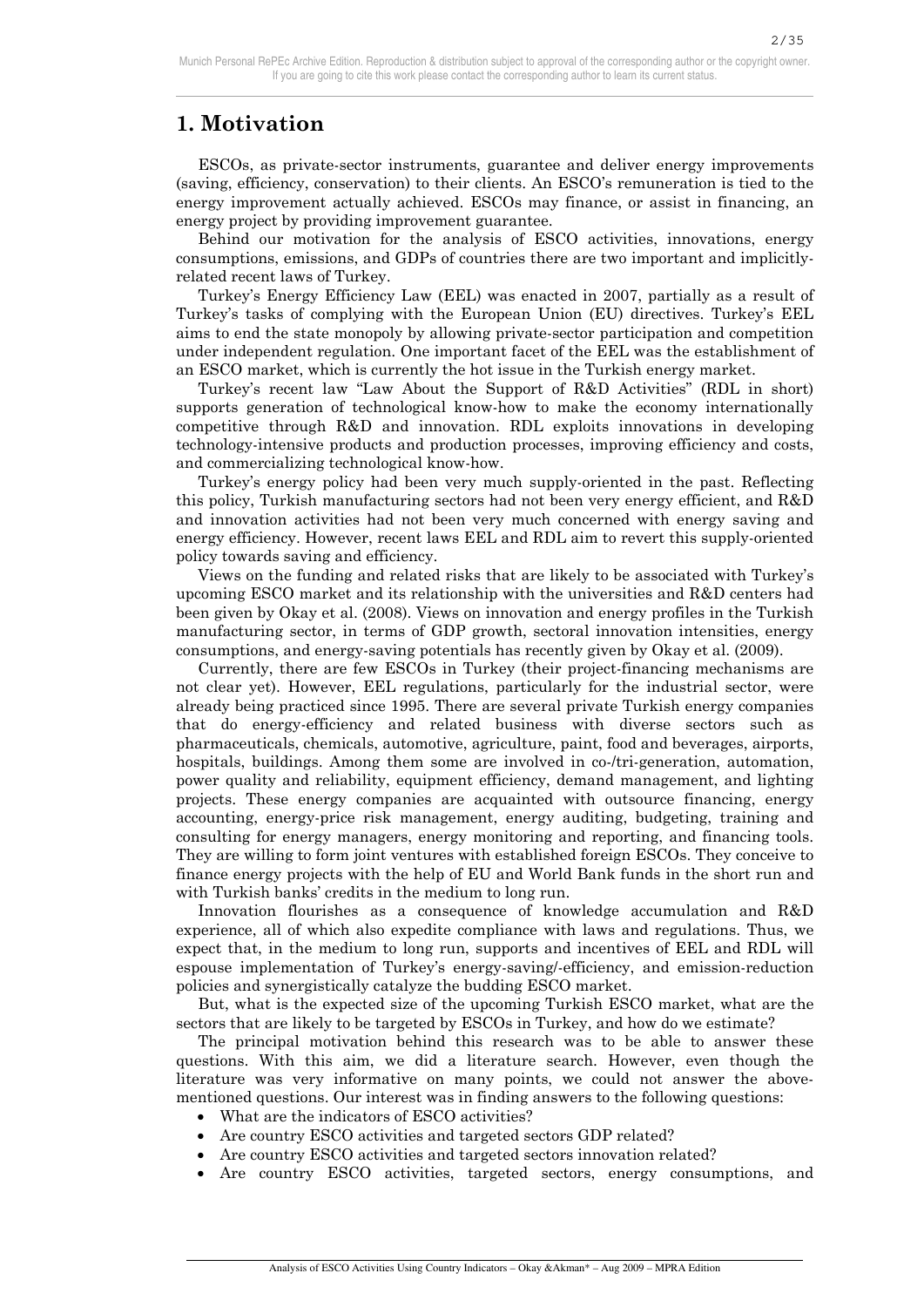greenhouse-gas  $(CO<sub>2</sub>)$  emissions related?

 To answer these questions we found it suitable to select a single source for the sake of consistency. This source was due to Edward Vine (Vine, 2005), because it involved homogeneous literature data on ESCO activities and the sectors targeted by ESCOs in 38 countries as a result of an identically-conducted survey, and it already had the necessary indicators of ESCO activities (age of ESCO market, number of ESCOs, total value of ESCO projects). With Vine's data, we associated the innovation indexes and the per capita GDP, energy consumption, and  $CO<sub>2</sub>$  emission values of these 38 countries. Our purpose is not to conduct a detailed econometric analysis but to present the overall picture of the above-questioned relationships. We found noteworthy dependencies between the ESCO activity indicators of Vine and the country indicators (innovation index, per capita GDP, per capita energy consumption, and per capita  $CO<sub>2</sub>$  emission). We estimated an expected size of the budding Turkish ESCO market in terms of Vine's indicators. We also projected the distribution of the sectors that are likely to be targeted by ESCOs in Turkey.

 The organization of this paper is as follows: Section 2 reviews the literature on ESCOs. Section 3 reviews energy-innovation relationships in the world. Section 4 gives the sources and description of our data. In Section 5, we present and analyze the relationships among the ESCO activity indicators, country indicators, and sectors targeted by ESCOs. At the end of this section we also estimate the missing values in Vine's original work and assess the set of ESCO activity indicators for Turkey. Finally, Section 6 summarizes our conclusions.

## **2. Review of ESCO facts and literature**

 Interest in energy-efficiency improvements has been great since the first oil-price shock in the early 70's. Energy end-users going through the first energy crises were looking for significant operation-cost reductions and new ways to manage and monitor their energy consumptions. As a consequence, the ESCO concept was established in the North America at the beginning of 80's. Recently interest in ESCOs has increased because of the global warming effects of high energy use. ESCOs have strong transition impact as private-sector instruments in delivering energy improvements (saving, efficiency, conservation). An ESCO guarantees energy improvements to its clients, frequently on a turn-key basis, and ESCO's remuneration is tied to the energy improvements achieved. ESCOs may finance, or assist in arranging financing, for the operation of an energy system by providing a savings guarantee. ESCOs operate under "energy performance contracting" arrangement, implement a project to deliver energy improvement and use the income from the cost savings, or the renewable energy produced, to repay the costs of the project. ESCO projects are thus self-financing as the investment cost is repaid from energy improvements and ESCOs offer an off-balancesheet financing solution to clients which may face debt constraints. The projects can offer turn-key solutions to lower the implementation risks and segregate credit risk from technical and performance risk. For this reason, ESCOs are fundamentally different from consulting firms/engineers, specialized in identification of potential energy improvements, who are typically paid a fee for their advice without undertaking fiasco risks. The interest and co-operation of financial institutions and banks are essential for the development of an ESCO market. Government and donor agencies can stimulate the market for affordable financial options through various means such as soft loans or grants, support of demonstration projects for information dissemination and education programs for financiers.

 The financing options available for "energy performance contracting" projects are bank financing, direct customer financing, public financing (bonds), and ESCO (thirdparty) financing. Bank financing of ESCOs, instead of clients, is a well accepted model which allows the entry of private capital into the sector and offers instant modernization projects. The financing mechanism of the ESCOs is generally classified as the "guaranteed savings" and "shared savings" (Bertoldi and Rezessy, 2005; Bertoldi et al.,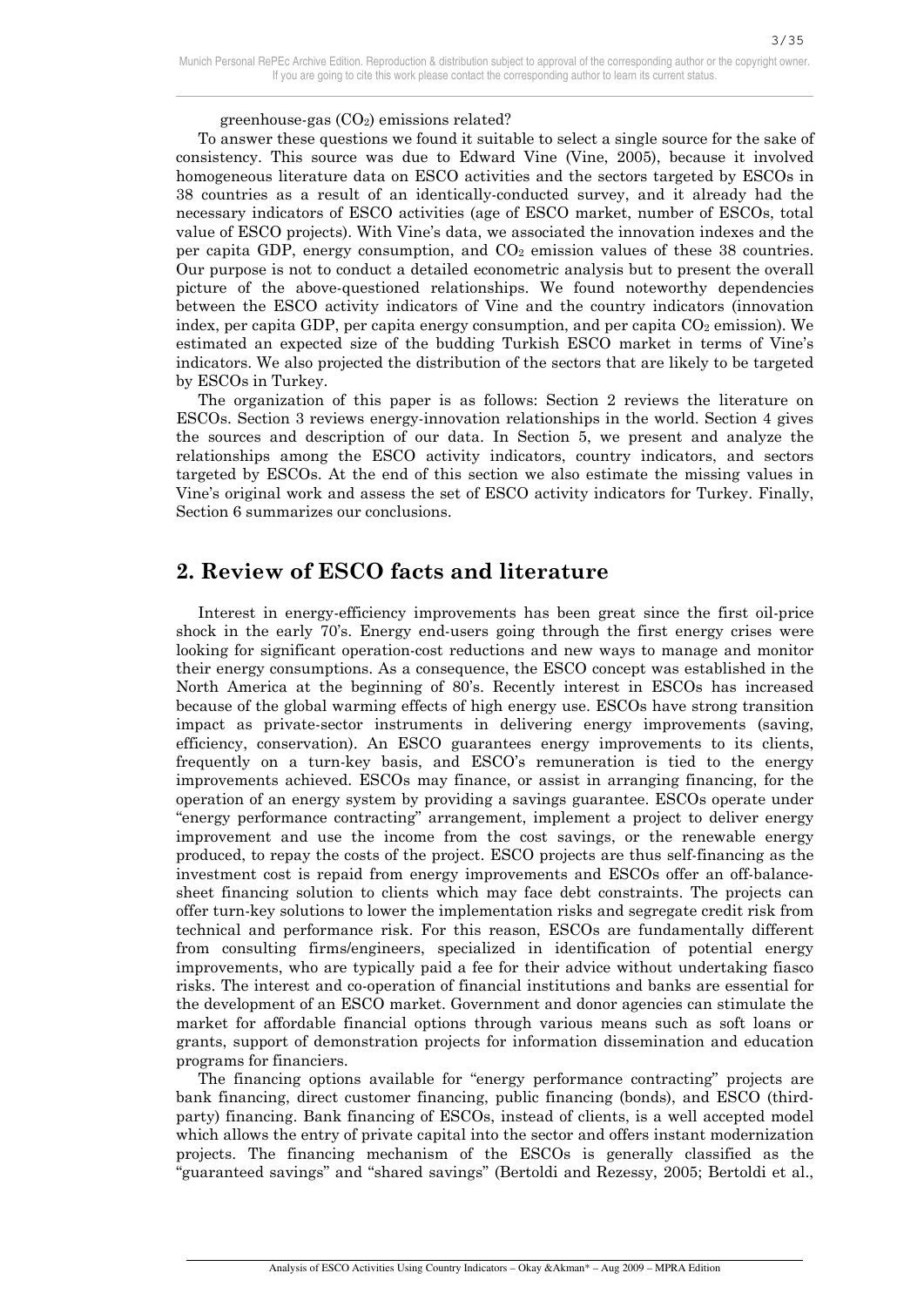2006, Okay et al., 2008). In the "guaranteed savings" mechanism, the ESCO guarantees a certain level of energy, savings sufficient to cover clients' annual debt obligation (Goldman, 2003), and protect the client from any performance risk, and the clients are financed directly by banks or by a financing agency. The client repays the loan and the credit risk stays with the lender. In other words, the client carries investment repayment risk. In countries with established banking structure, project financing, and stable economy the "guaranteed savings" mechanism functions properly. Success stories are available for the UK, Austria, and Hungary (Bertoldi et al., 2006). In "shared savings" mechanism, ESCO carries both the performance and credit risk. ESCO repays the loan and the credit risk stays with the ESCO; the client assumes no financial risk, however the market becomes less competitive in the long run. In countries with developing ESCO markets, the "shared savings" mechanism is more suitable since it does not require clients to assume investment-repayment risk. The client assumes no financial obligation other than to pay a percentage of the actual savings to the ESCO over a specified period of time. This obligation is not considered debt and does not appear on the customer's balance sheet. The portion of savings paid to ESCO is always higher for "shared savings" than the "guaranteed savings" projects; reflecting the ESCO's significantly greater risk and expense for borrowing money. The project is funded by either government or large organization because the customers are reluctant to sign long-term contracts. In such markets, there are too few ESCOs most of them small-sized. Example World Bank (WB) funded stories are available from India, China, and Brazil (Vine, 2005; Bertoldi et al., 2006).

 Literature on ESCOs and ESCO markets is limited but remarkably informative. Vine et al. (1998) present financial and cultural barriers and give guidance for the development of an ESCO industry in Japan, along with recommendations for joint ventures between US ESCOs and Japanese companies. Vine et al. (1999) overview the evolution of the US ESCO industry and focus on the relationship between utilities and "Super ESCOs". Davies and Chan (2001) discuss the benefits, obstacles and necessary ingredients for performance contracting that are likely to be applicable to Hong Kong. Poole and Stoner (2003) review the alternative financing models for energy-efficiency performance contracting in Brazil. Bertoldi (2003) edits the proceedings of the first European conference on ESCOs. Möllersten and Sandberg (2004) investigate the growing market for energy-related collaboration between pulp-and-paper industries and ESCOs in Sweden through interviews with managers. The study shows that there is a mutual belief among the managers that co-operation can provide opportunities for companies' abilities to stay competitive in a greenhouse-gas-constrained economy and to utilize cost-effective  $CO<sub>2</sub>$  reductions through the sustainable management of industrial energy utilization. Efremov et al. (2004) review the ESCO companies in northwest Russia in terms of legal issues and organizational schemes. Goldman et al. (2005) analyze the US ESCO-market trends based on a survey of national and regional ESCO firms to assess market activity over the last decade. They conclude that both financial and non-financial support may jump-start a viable private-sector ESCO industry targeting large institutional, commercial, and industrial customers. Their observation for US ESCOs is that performance contracting overcomes market barriers for energyefficiency investments among large, institutional public-sector customers. Sorrell (2005) examine the US and UK markets and concludes that the contribution of ESCOs to lowcarbon economy may be smaller than some commentators suggest. Vine (2005) presents the results of a survey on ESCO activity in 38 countries outside of the US, and discusses possible actions that countries can take to promote their ESCO industry. Survey showed that the total amount of ESCO activity outside the US in 2001 was around \$590 million; approximately one-half to one-third of the ESCO revenues in the US for 2001. Vine states that ESCO-industry associations, financing, measurement and verification protocols, and information and education programs are some of the key mechanisms distinguishing the countries studied. It is concluded that countries putting emphasis on the removal of subsidies, privatization of energy industry and power sector will be among the leaders in developing the ESCO industry. Bertoldi et al. (2006) review and analyze the development, current status, and rank ESCO industries in the EU and the new accession countries. They draw attention to major differences in the development of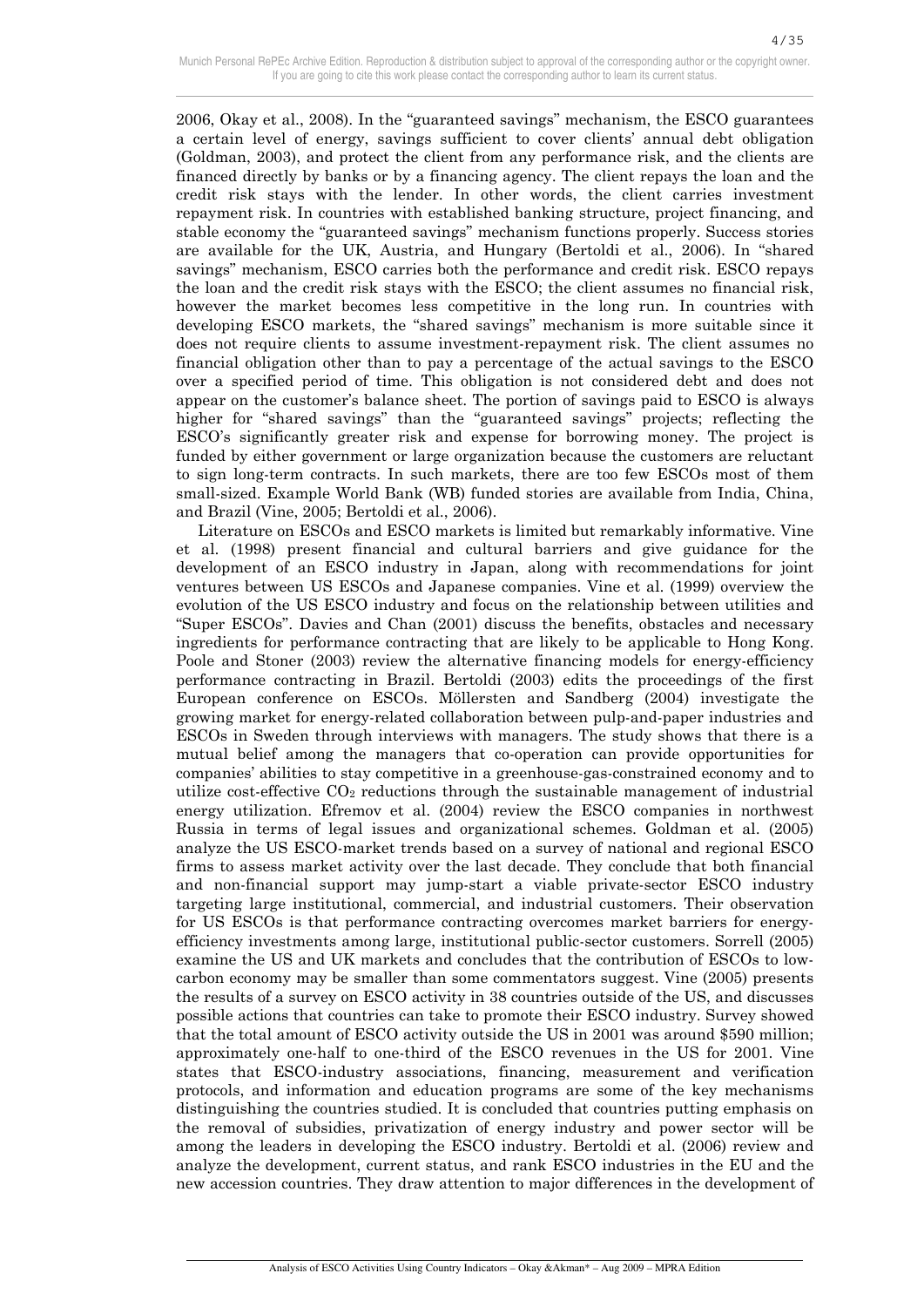the ESCO markets among various European countries due to different levels of support offered by energy authorities, local market structures and rules, and variation in the definitions, roles and activities of ESCOs. The authors propose a long-term strategy to foster the development of ESCOs in Europe via the combination of legislative measures and implementation of the Kyoto Protocol and its flexible emissions trading. It is also argued that energy-efficiency projects offer a cost-effective approach to reducing greenhouse-gas emissions, and the emerging carbon markets will create new opportunities for project financing and the further diffusion of ESCO business. Patlitzianas et al. (2006) provide information on the current status of ESCOs' development, in the dimensions of the ESCOs' environment (political-legal, economicalfinancial, social-cultural and technological), both in EU (Cyprus, France, Greece, Italy, Malta and Spain) and non-EU (Algeria, Egypt, Israel, Jordan, Lebanon, Morocco, Syria, Tunisia and Turkey) Mediterranean countries. They find that countries (especially the non-EU countries) face several constraints, since the energy efficiency and especially the ESCOs environment is still in a nascent state. The authors state that constraints are focalized in the legal-political and the social-cultural dimensions due to weaknesses in political support, absence of verification protocols for the certification of contract's guarantees, and reduced interest for ESCOs. Financial barriers are found to be the lack of funds for awareness and the insufficiency of financial support of ESCOs. The authors conclude that the review of regulations and the removal of institutional impediments to provide a more hospitable and trustworthy energy-efficiency market should be the first steps that most Mediterranean countries to implement, the procedures for the energy performance contracting have to be simplified, and a common type of contract has to be created. The power sector in the Mediterranean region is designated by the authors as the leader in developing ESCO environment. Bannai et al. (2007), using financial derivatives and actual data from existing plants, show how the concepts and tools of financial engineering can be used to hedge the risks due to volatility of fuel and electricity costs to increase the stability of the profit associated with ESCO business. The authors conclude that stabilization of profit is valuable for users, as well as for ESCO operators. Bertoldi et al. (2007) give an update of the status report of ESCOs in Europe to investigate the specific situation in EU-27 and in some non-EU countries in more detail. The authors find ESCO markets in Europe to be at diverse stages of development (Germany and Italy: large numbers of ESCOs, Latvia, Romania, and Denmark: a few ESCOs, Albania, Serbia, and Turkey: no ESCOs yet, Hungary: decreasing ESCO market, Estonia, Greece, Belarus, and Macedonia: just getting established, Italy and France: expanding). The authors thus conclude that the field is very turbid and rapidly changing and new information is arising day-by-day. Patlitzianas and Psarras (2007) present a decision-support methodology, which also incorporates liberalization and climate change as new parameters, for the formulation of modern energy companies' operational environment in the 13 new and candidate member states of EU. The authors point out that such decision-support methodologies are needed to identify, diagnose, and order the appropriate actions in a consistent way, as well as to assist policy making and formulate a modern energy companies' operational environment. Onaygil and Meylani (2007) give an overview of the ESCOs and provide policy suggestions for the forthcoming Turkish ESCO market. Okay et al., (2008) present views with regard to the funding and related risks that are likely to be associated with the forthcoming Turkish ESCO market. These views are backed up with Turkish credit and banking market performance and the lessons learned from implementation of some EU-related projects involving the banking sector and small-andmedium-sized enterprises.

## **3. Review of innovation-energy relationships**

 $\overline{a}$ 

 Literature on innovation is vast, yet that on innovation-energy relationships is relatively scarce. Elliott and Pye (1998) review US industrial energy use/intensity in relation to innovations in US industrial sector and conclude that policies promoting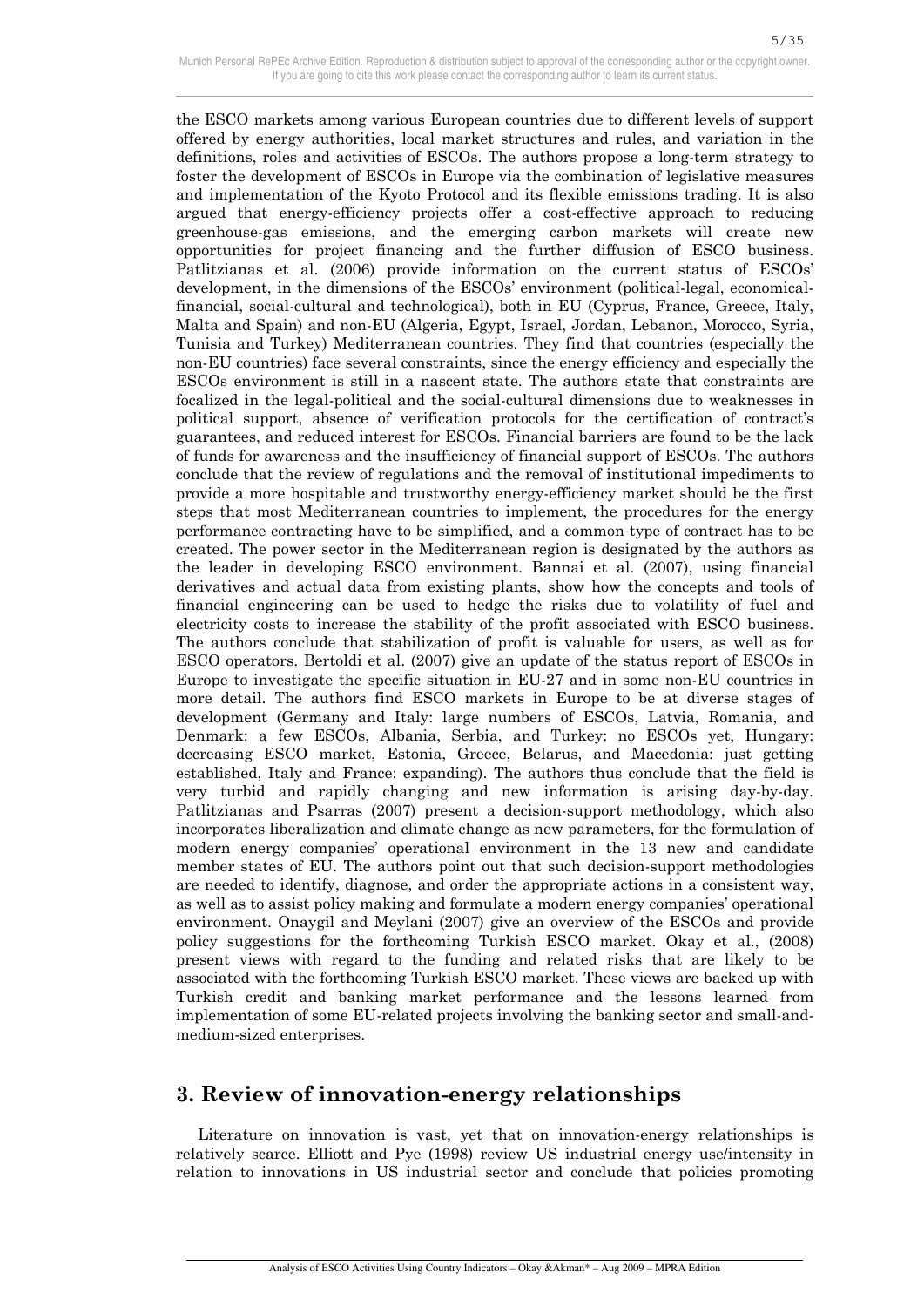innovation and investment in process equipment are most likely to lead to greater industrial energy efficiency and reduced carbon emissions. Sagar and Holdren (2002) discuss that energy-price trends reshape both the willingness and the capacity of the energy sector to innovate, and that the energy-related  $R&D$  is an essential in examining the innovative capacity of the energy sector. Foxon et al. (2005) analyze innovation systems in the UK for new and renewable energy technologies, and suggest policies for improving the effectiveness of innovation systems. Hekkert et al. (2007) apply the innovation systems theory in explaining the successful diffusion of cogeneration technology in the Netherlands. The authors show that a well functioning technological innovation system and actions of the government explain the successful technology diffusion. Beerepoot and Beerepoot (2007) focus on the role of strict government regulation as an incentive to incremental energy-saving innovations in the Dutch residential-building sector and conclude that project-based energy performance policy does not contribute to the diffusion of radical innovation in energy techniques for residential buildings. Kemfert and Truong (2007) model the economic impacts of emissions stabilization scenarios with and without "induced technological change" (ITC), a hypothesis which sees R&D investments as profit-motivated and price-change stimulated. The authors discuss that climate-policy measures that increase fuel prices augment the market for low-carbon technologies, which in turn creates incentives for increased R&D expenditures; leading to technological changes that lower the costs of low-carbon technologies. The authors conclude that improved technological innovations are triggered by increased R&D expenditures that advance energy efficiencies and reduce compliance costs. Without the ITC effect, emissions targets are primarily reached by declines in production, resulting in overall welfare reductions. With the ITC effect, emissions mitigation can result in fewer production and GDP drawbacks. The authors also point out that without the inclusion of ITC countries react basically with declines in production rather than increases in R&D expenditures. Popp et al. (2009) prepared an excellent review scrutinizing the role of technological change on environmental economics for the forthcoming Handbook of Economics of Technical Change. In this review, some significant works cited in conjunction with the relationships among innovation (technological change), energy efficiency, and energy saving are: Mountain et al. (1989), Sterner (1990), Berndt et al. (1993), Newell et al. (1999), Popp (2001), Nijkamp et al. (2001), Popp (2002), Mulder et al. (2003), Anderson and Newell (2004), Linn (2008), and Sue Wing (2008). Some of the conclusions of these works are *i)* the technology is energy saving; *ii)* energy patents leads to long-run energy savings; *iii)* science and technology (S&T) takeoff should have an energy-saving bias resulting in lower energy prices, however, this leads to more economic growth and greater energy consumption by households, so that the net effect of the S&T takeoff is greater energy use and more emissions; *iv)* increase in the price of energy leads to technology adoption that negligibly reduces energy demand; *v)* energy prices and regulatory standards affect energy-efficiency-related innovation; and *vi)* economic barriers affect adoption of energyefficiency technology more than financial and uncertainty barriers. Okay et al., (2009) introduced Turkey's manufacturing-sector innovation data and analyzed the relationships among sectoral innovations, energy consumptions, and energy-saving potentials. The authors observe that the energy consumptions of the sectors do not change significantly despite varying innovation levels during transitions from economic crisis towards recovery periods. They conclude that the Turkey's manufacturing sectors' energy consumptions are insensitive to their innovation levels, or their innovation activities are not energy-efficiency- and energy-saving-oriented, reflecting Turkey's past supply-oriented energy policy. The leader innovating sectors are, nevertheless, expected to contribute more to Turkey's energy-saving and energy-efficiency policies if their innovation potentials can be directed to achieve higher energy savings and energy efficiencies via government incentives within the agenda of the recent laws; EEL and RDL.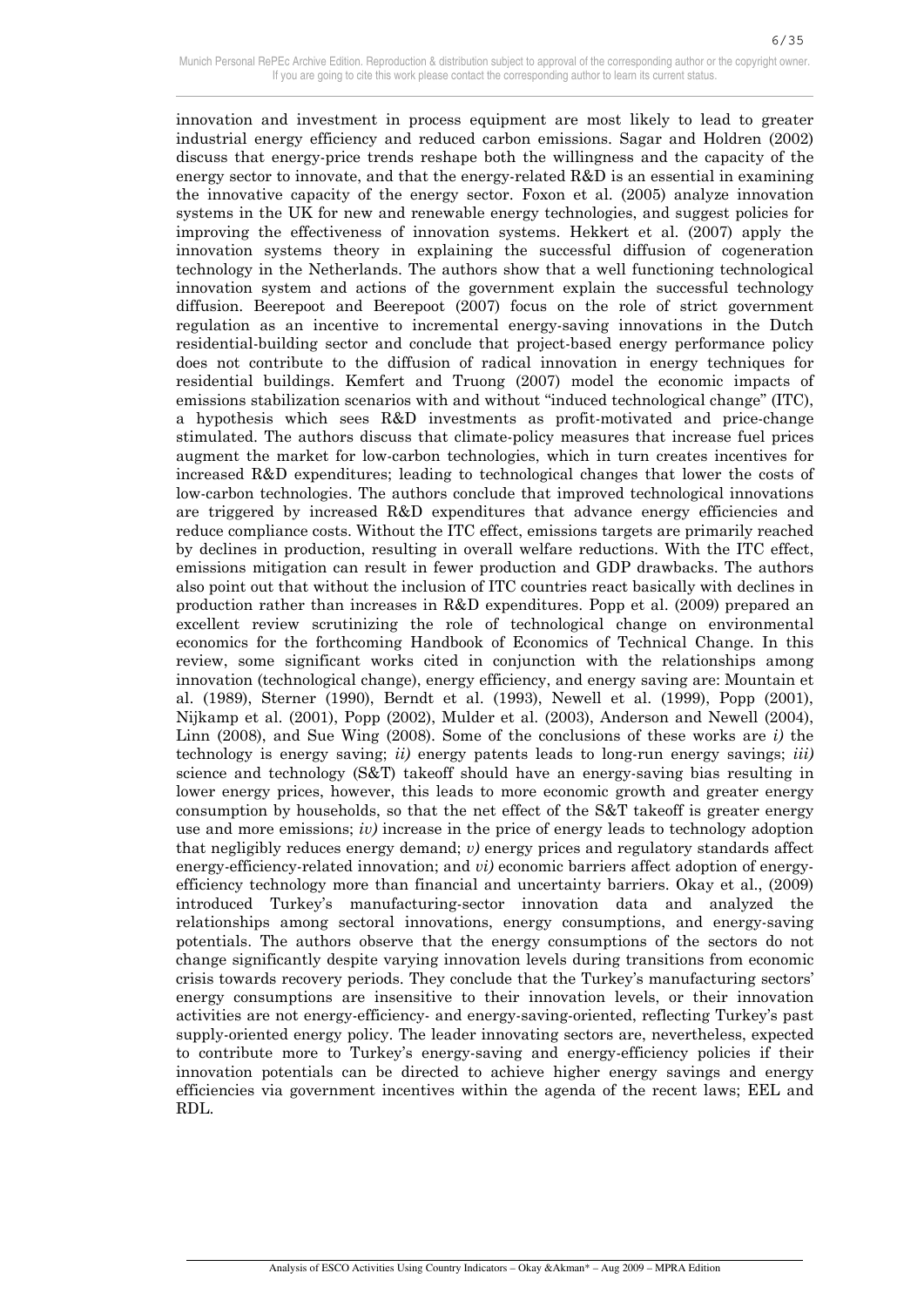## **4. Description of the data**

 To examine the level of ESCO activity internationally, Edward Vine (Vine, 2005) conducted a survey in late 2002 to collect information on the following key topics for selected countries: *i)* the number of ESCOs, *ii)* the key sectors targeted by ESCOs, *iii)* the four most important barriers facing the ESCO industry, *iv)* the approximate value of projects conducted by ESCOs in 2001, and *v)* the future of the ESCO industry in that particular country. To answer our questions listed in the motivation section of this work, we found it suitable to select this study of Vine as the single source because of the homogeneity of its data on ESCO activities in 38 countries. Vine's work already had the necessary indicators of ESCO activities as *i)* age of ESCO market (**AEM**), *ii)* number of ESCOs (**NE**), and *iii)* total value of ESCO projects (**VE**). Here, we call AEM, NE, and VE simply as the *ESCO Indicators* (**EI**). Vine lists the dates at which the first ESCO was established (DFE) as years. We computed the AEM values based on year 2009 as AEM=2009−DFE and expressed the VE values in millions USD. In the Vine's original table some entries were given as ranges. We used the upper bounds of the given ranges, except the NE value for the Germany that was used here as 500 even though the given range was 500-1000. Hence, it should be remembered throughout this work that there is an uncertainty in the original data as well. For further discussion of data uncertainties it is strongly recommended that the readers should refer to the original work. In the original table of Vine, the VE values of the 8 countries (Belgium, Bulgaria, Egypt, Hungary, Italy, Lithuania, Mexico, United Kingdom) were marked as unknown. The full set of EIs was available only for the remaining 30 countries. Turkey was not in the country set of Vine; there were no ESCOs in Turkey in 2002 either. However, as we will present later, we crudely estimated the missing VE values of the 8 countries as well as all missing EIs of Turkey.

With Vine's data, we associated the per capita GDPs (GDPpc), CO<sub>2</sub> emissions (**CO2pc**), and energy consumptions (**ECpc**), as well as the "Global Innovation Index" (**GII**) values, of the 38 countries. Here, we call GDPpc, CO2pc, ECpc, and GII simply as the *Country Indicators* (**CI**).

 The real GDPpc (in 2000 fixed USD) values were obtained from the United States Department of Agriculture Economic Research Service (ERS-USDA) (www.ers.usda.gov/Data/Macroeconomics) based on 17/Dec/2007 update and, for each country, 1995-2007 averaged values were used. The CO2pc (per-capita metric-ton  $CO<sub>2</sub>$ emissions from the consumption and flaring of fossil fuels) values were obtained from the Energy Information Administration (EIA), (www.eia.doe.gov) based on 1/Oct/2007 update and 1995-2005 averaged values were used. The ECpc values (per-capita total primary energy consumption in millions Btu) were obtained also from the EIA based on 19/Dec/2008 update and 1995-2005 averaged values were used.

 The reasons that we use the GDPpc, CO2pc, and ECpc values as averages over the years 1995-2005/2007 are as follows. First of all, even though Vine states that the survey was conducted in late 2002, we are not sure that EI values are of pointwise significance because we believe that a country's current profile (in terms of EIs and CIs) depends on its historical profile as well; it is a matter of accretion of scientific, technological, and financial know-how. For instance, innovation flourishes as a consequence of knowledge accumulation and R&D experience gained over the years. The ability of compliance with laws and regulations also expedites with experience, and experience is not a pointwise measure. Secondly, in Vine's data, the origins of ESCO markets (DFE) go as far back as 1990s-1995s, and the average value of AEM is about 15 years. This also fortifies our opinion that it is a matter of accumulation of knowledge and that EI values may not be of pointwise substance. Finally, the GII values were present for the 2006-2007 term. Since it is known that there are strong correlations between GDPs and innovation levels of countries, we use GDPpc values averaged over 1995-2007 to better capture this correlation by extending the averaging period for two more years to approach the years to which the GII data belong. Besides, our general qualitative conclusions were not sensitive to the years selected for the averaging; even though the CIs of the individual countries change over the years, country positions relative to each other do not alter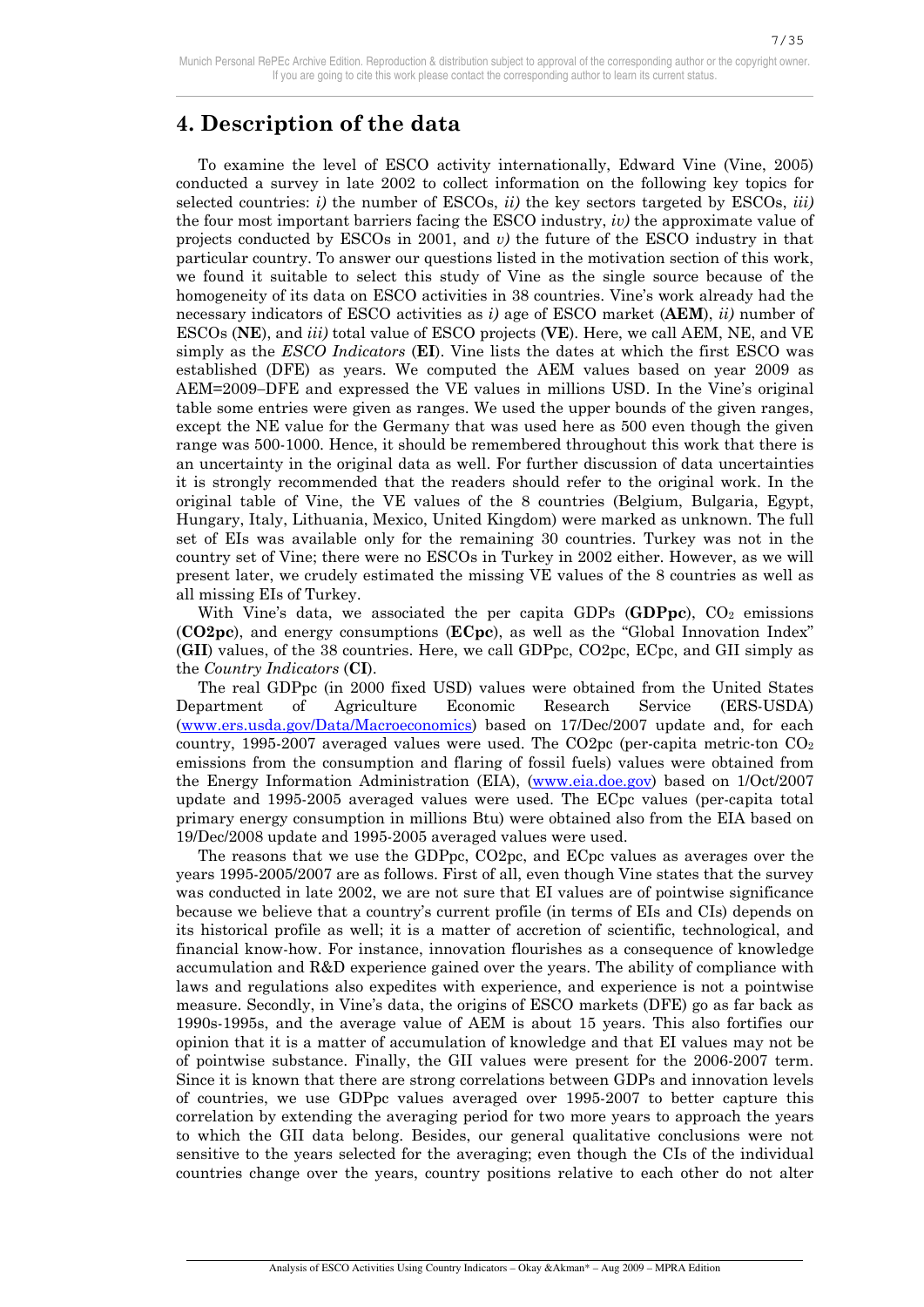8/35

very much.

 $\overline{a}$ 

 Innovation is much more than generating new ideas. Translating these ideas into value-adding products and services requires flexibility of attitude and willingness to adapt to, and welcome, unprecedented levels of change on the part of individuals, organizations and society as a whole. Recently, Archibugi et al. (2009) review various innovation indicators, discuss their pros and cons, and explore the consistency among indicators. They deduce that most of the country-level rankings are fairly consistent and indicators give quite a faithful and uniform picture on national relative positions in innovative activities, despite a few significant outliers.

 As the indicator of innovation intensity of the countries we selected to use the World Business / INSEAD 2006-2007 Global Innovation Index (GII) (www.managementtoday.co.uk/news/625441 or http://elab.insead.edu), primarily because of the presence of GII values for all but two (Cote d'Ivoire and Ghana) of the 38 countries studied by Vine (the 2006-2007 GII scores 107 countries).

 The GII was conceived at INSEAD Business School (conducted under the supervision of Prof. Soumitra Dutta, commissioned by World Business) as a formal model to help show the degree to which individual nations and regions currently respond to the challenge of innovation. This response-readiness is directly linked to a country's ability to adopt and benefit from leading technologies, increased human capacities, organizational and operational developments, and enhanced institutional performance. The GII is intended to serve not only as a means for determining a particular country's relative response capacity, but also gives a clearer picture of a country's strengths and deficiencies with respect to innovation-related policies and practices. The framework upon which the GII model rests relies upon eight pillars made up of five inputs and three outputs that underpin the factors that enhance innovative capacity and demonstrate results from successful innovation. The five input pillars which enhance the capacity of a nation to generate ideas and leverage them for innovative products and services are *i) institutions and policies* (e.g., demanding regulatory standards, quality of scientific research institutions, legal obstacles to foreign labor, time required to start a business, time required to obtain licenses, rigidity of employment index, investor protection index, …), *ii) human capacity* (e.g., quality of human resource approach, quality of science education, graduates in engineering and science, urban population, …), *iii) infrastructure* (e.g., quality of general infrastructure, quality of national transport network, internet penetration, international bandwidth, …), *iv) technological sophistication* (e.g., process sophistication, level of technology, government procurement of advanced technology, company technology absorption, spending on R&D, royalty and license fee payments, business/university R&D collaboration, …), and *v) business markets and capital* (e.g., access to loans, sophistication of financial markets, corporate governance, buyer sophistication, customer orientation of firms, domestic credit to private sector, foreign direct investment net inflows, gross capital formation, commercial services and manufactured imports, …). The three output pillars which represent the ultimate benefits of innovation for a nation; more knowledge creation, increased competitiveness and greater wealth generation are *i) knowledge* (e.g., local specialized research and training, quality of production process technology, high-tech and manufactured exports, insurance and financial services, patents registered, royalty and license fee receipts, …), *ii) competitiveness* (e.g., growth of exports to neighboring countries, intensity of local competition, reach of exporting in international markets, commercial services and merchandise exports, listed domestic companies, …), and *iii) wealth* (e.g., consumption expenditure, GDPpc, PPP, GDP growth rate, industry and services value added, value of stocks traded, foreign direct investment net outflows, …). Each pillar of the GII model is measured by a number of quantitative and qualitative variables. The averaged scores for the input and output pillars together give an overall score, the GII, which is scaled on a range of 1 to 7.

 As can be understood from the details given above, the content of innovation is very broad and its description and boundaries are fuzzy. Thus, more than a simple ranking measure, we see the GII as a starting point for studying some of the most important questions facing the world economy today. Implementation of an innovation may result in decrease or increase in energy consumption. To the knowledge of the authors, what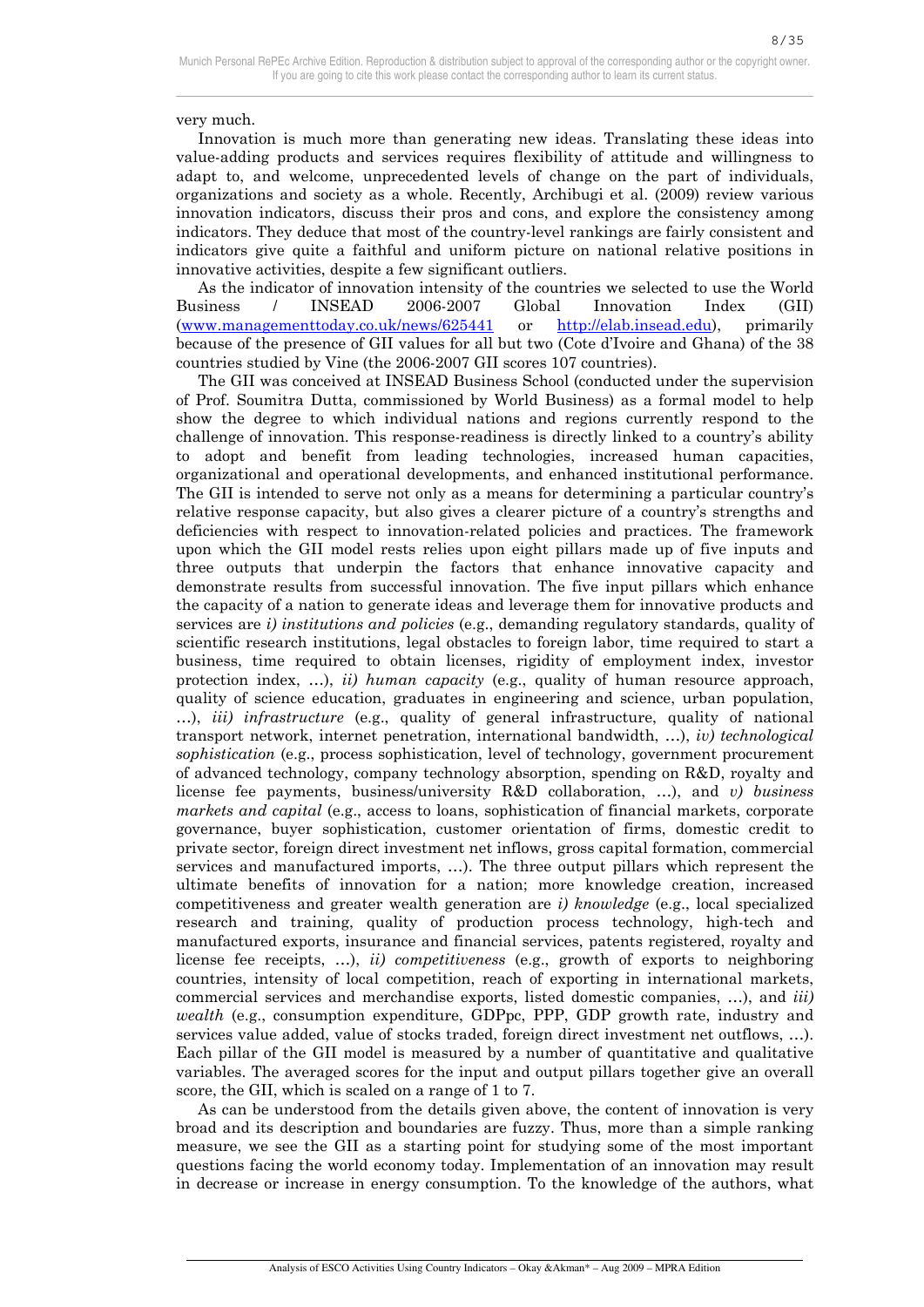9/35

portion of innovation activities yields favorable results, directly or indirectly, in terms of energy improvements is unknown. We have no information that any standard innovation survey conducted in the world aims to assess the presence of energyimprovement oriented innovation activities in the countries.

 Table 1 lists the EI and CI values for the 38 countries studied by Vine, with missing values labeled as "n.a.", and the CIs of Turkey.

#### **TABLE 1 ABOUT HERE**

## **5. Analysis of the ESCO and country indicators**

 Our first analysis was to check if severe colinearity existed in the data using the Principal Component Analysis (PCA) (Johnson and Wichern, 2002). By removing the countries with missing values (8 countries and Turkey for missing VE values and 2 countries for missing GII values) we formed the data matrix as  $X = [AEM, NE, VE]$ **GDPpc**, **CO2pc**, **ECpc**, **GII**] which had 28 rows and 7 columns. We standardized the columns of the data matrix to zero mean and unit variance. The 7 eigenvalues of the 7 by-7 covariance matrix of the data, **X**<sup>T</sup>**X**, were computed as 3.87, 1.39, 0.81, 0.48, 0.27, 0.13, 0.05. These correspond to 55.4, 75.3, 86.9, 93.6, 97.4, 99.2, 100% of the total variance in the data cumulatively captured by the 7 principal components (PCs). Thus, one needs linear combination of first 5 PCs of the 7-column data matrix to capture 95% of the total variance, and the first PC alone can explain only 55.4% of the variability in the data. These results indicate that the colinearity in the data is not severe. In other words, one cannot strongly state that e.g. only the GDPpc indicator is the common determinant and other columns of the data strongly depends upon it (if this were the case then the first PC alone would have explained more than e.g. 95% of the total variance). The PCA-based colinearity analysis shows us that each of the EI and CI columns are important and the columnwise correlations are not severe.

 Next, we present with a sequence of figures the interdependence of the EIs and CIs. Depending on whether missing data exist in the abscissa and/or ordinate variables, the figures contain 28 to 38 data points corresponding to countries. In order not to crowd the figures we refrained from putting the country codes as data labels. Country code of a particular data point can be deduced from Table 1. In each figure we included the trend curve, its equation, and regression  $\mathbb{R}^2$  value as the indicator of the strength of the relationship. For each figure, we tested only the two-parameter exponential, linear, logarithmic, and power models for the trend curves, and selected the one with the highest  $\mathbb{R}^2$  value. In many cases it was difficult to discriminate the trend models based on  $\mathbb{R}^2$  values as they were very close to each other. Since our aim is to present the overall picture of the possible relationships among the EI and CI variables, we did not conduct any detailed regression analysis and we did not check the statistical significance of the models and their parameters.

 The top two subplots of Fig. 1 expose the eminent dependencies of CO2pc, and ECpc on GDPpc, and the bottom subplot shows the expected strong link between ECpc and CO2pc. This link between ECpc and CO2pc explains the PCA result that 6 out of 7 PCs can explain 99.2% of the total variance in the data. Fig. 1 proves that these known relationships are valid for the set of countries studied by Vine as well. The dependencies have positive slopes and the GDPpc-ECpc relationship is stronger than that of GDPpc-CO2pc. Ukraine acts as an outlier in both relationships on the high CO2pc and ECpc side of the trend.

#### **FIGURE 1 ABOUT HERE**

 Fig. 2 shows the dependencies of the GDPpc, CO2pc, and ECpc on the GII of 36 countries. All dependencies have positive slopes and the strongest relationship is between the GII and GDPpc, as expected. As the countries get richer their innovation levels, per-capita emissions, and energy consumptions increase due to increased industrialization and technological sophistication. If one concentrates on the last 5 to 9 data points in the high GII region, it seems that there is a leveling-off behavior in CO2pc, and ECpc values. This may be seen as an indicator of satiation in CO2pc and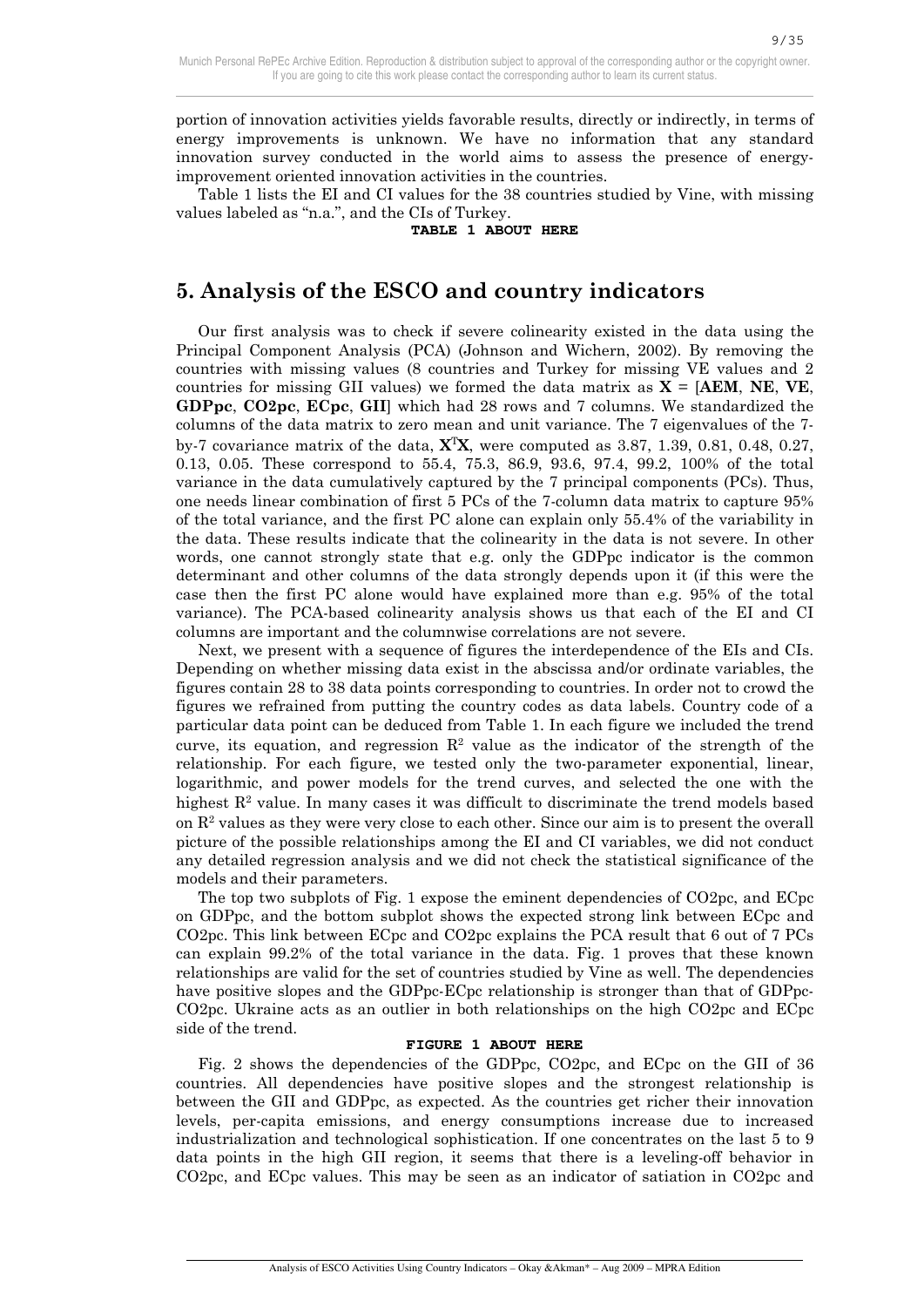ECpc of the countries with very high GII values (e.g., CA, CH, DE, GB, JP, SE); increasing innovation and technological sophistication is not increasing their energy consumptions and emissions any further.

#### **FIGURE 2 ABOUT HERE**

 Fig. 3 reveals the interdependence of EIs. The relationship between the AEM and NE is very weak; we can conclude that AEM and NE are almost independent EIs. The relationship between the AEM and VE is a bit stronger; we can conclude that there is dependence, though weak, between the maturity of an ESCO market and its value of ESCO projects. This may also be an indication of the presence/importance of accretion of scientific, technological, and financial know-how in ESCO markets. This observation may further be linked to the innovation issue, since innovation flourishes as a consequence of knowledge accumulation and R&D experience gained over the years. However, it can be seen from Fig. 3 that there are many countries (especially those that are below the trend curve) with AEMs about one-third of the matured markets, yet they have VEs that are as high as those of the mature markets. The strongest relationship is between the VE and NE. This dependence (the higher the NE, the higher the VE) may be an indicator of the fact that the high VEs achieved in these markets are due to the sum of small (low-value) ESCO projects contributed by many ESCOs. This may also indicate that, in general, there is no monopoly in these ESCO markets, and the market is shared by many ESCOs under competition. This deduction seems to be in agreement with the findings of Bertoldi et al. (2007), one of the latest and significant information sources on the subject. In their report, the authors provide the following observations for some of the countries: Germany: 5 major ESCOs out of 500, of which about 50 ESCOs are using the "energy-performance-contracting" scheme; France: 3 major ESCOs dominating the market and 100 small ones; Spain: over 10 private companies, a few public ESCOs and a larger number of small ESCO-like companies; Portugal: 7-8 major and many small ESCO-type companies; Ukraine: 3 ESCOs plus a few dozen of national and local ESCO-like consultancies.

#### **FIGURE 3 ABOUT HERE**

 Fig. 4 portrays the innovation dependence of the EIs. All dependencies have positive slopes and the strongest relationship is between the GII and VE, followed by NE and AEM. This finding is in accordance with that of GII-GDPpc relationship of Fig. 2; the amount of money that a country can spend on ESCO projects is dependent upon the wealth of that country, which also increases its innovation level.

#### **FIGURE 4 ABOUT HERE**

 Fig. 5 depicts the dependence of the EIs on GDPpc. All dependencies have positive slopes and the strongest relationship is between the GDPpc and VE, followed by NE and AEM, as in the case of Fig. 4. The strong GII-GDPpc relationship reveals itself here as well.

#### **FIGURE 5 ABOUT HERE**

 Fig. 6 presents the dependence of the EIs on CO2pc emissions. All dependencies have positive slopes and the strongest relationship is between the CO2pc and VE, as in the cases of Figs. 4 and 5, followed by AEM and NE, as oppose to the cases of Figs. 4 and 5. Without knowing the detailed nature of the ESCO projects in these countries, this apparent dependence of EIs on CO2pc does not allow us to reach the conclusion that the bulk of the ESCOs are concentrated in emission-reduction projects. Contrary to previous figures, the presence of few outlier countries seems to be more noteworthy; e.g., for the AEM relationship the countries CA, IT, GB, SE; for NE the countries BR, DE, KR; and for VE the countries BR, CN, GH.

#### **FIGURE 6 ABOUT HERE**

 Fig. 7 shows the dependence of the EIs on ECpc. All dependencies have positive slopes and the strongest relationship is between the ECpc and VE, as in the cases of Figs. 4 to 6, followed by AEM and NE, as oppose to the cases of Figs. 4 to 6. Without knowing the detailed nature of the ESCO projects in these countries, this apparent dependence of EIs on ECpc does not allow us to reach the conclusion that the bulk of the ESCOs are concentrated in energy-improvement projects. The presence of few outlier countries seems to be noteworthy; e.g., for the AEM relationship the countries CA, IT, GB, SE; for NE the countries BR, DE, KR; and for VE the countries BR, CN, DE.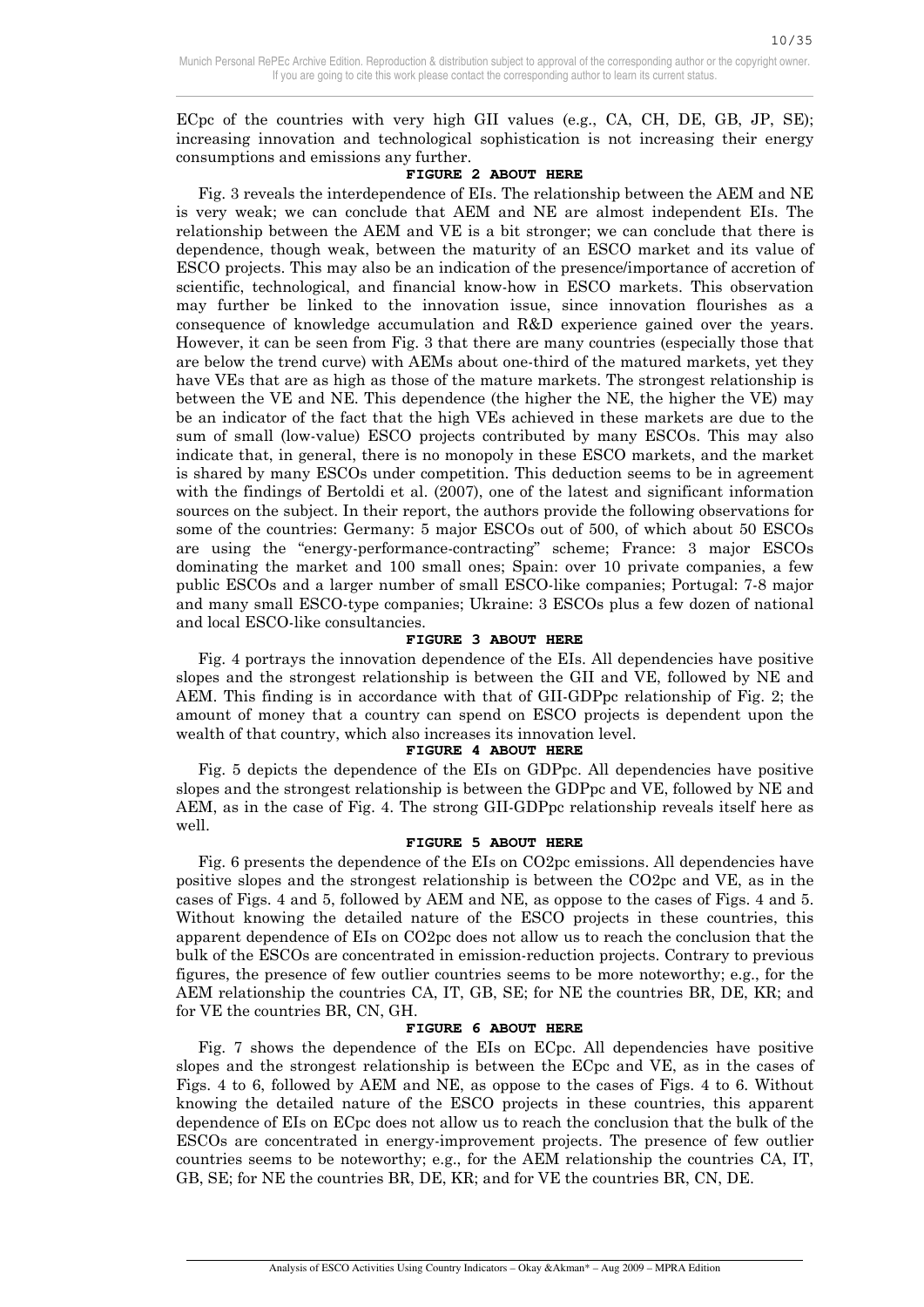#### **FIGURE 7 ABOUT HERE**

 Contrary to Fig. 2, in Figs. 4-7 we do not observe the presence of a satiation behavior in EIs with respect to GII, GDPpc, CO2pc and ECpc, respectively; indicating that there is still a long way to go for the ESCO markets. Due to positive slopes of the trends in Figs. 6-7, one can also argue that ESCOs are not very effective in reducing the greenhouse-gas emissions or energy consumptions.

 Fig. 8, as bar chart, shows the full Pearson cross-correlation coefficients of the 7 column data matrix **X**, as sorted from lowest to highest. What we see at first sight is that the correlations among the CIs are the highest ones (between 0.693 and 0.895) and the EIs enter the picture on the relatively lower correlation side (between −0.011 and 0.692). Among the EIs alone, the only strong correlation (0.692) is that of NE-VE pair (Fig. 3). The EI AEM is the one that is least correlated with CIs, except AEM-ECpc: 0.512 (Fig. 7). Highest correlations of EIs are those when they pair with one of the CIs; the GII; VE-GII: 0.582 and NE-GII: 0.520 (Fig. 4). Interestingly, the correlation of GII with these EIs are higher than that of GDPpc; VE-GDPpc: 0.413, and NE-GDPpc: 0.275 (Fig. 5). These show that innovation is an important country indicator to measure/infer ESCO activities, and this observation may justify the purpose and the title of this work.

#### **FIGURE 8 ABOUT HERE**

 Fig. 9 is a radar chart that reveals the approximate correlation between the sorted cross-correlation coefficients (Fig. 8) of the pairs of data-matrix columns and the corresponding regression  $\mathbb{R}^2$  values. The data on the chart have been sorted with respect to the cross-correlation coefficients, which initiate close to the origin and spiral out clockwise. This chart shows that the  $R^2$  values of the 21 pairs of regressions given in Figs. 1-7 closely follow the Pearson cross-correlation coefficients of the same pairs of the data.

#### **FIGURE 9 ABOUT HERE**

 In the original article (Vine, 2005), the sectors targeted by ESCOs were also given in a table that lists 33 countries and the corresponding percentages of the 6 sectors classified as: *residential*, *commercial*, *industrial*, *agricultural*, *municipal*, and *other*. Vine indicates that "municipal" references are city-related operations, including railways, and "other" references include street lighting, other government, and public sector that are not classified as "municipal". Here, we reproduce Vine's "sectorstargeted" data as bar chart with Fig. 10. Vine states the following observations: *i)* Many ESCOs did not target the residential sector (ESCOs in 7 countries targeted at least 10% of their activity and primarily, multi-family buildings comprise the target group); *ii)* Many ESCOs targeted 10-40% of their activity in the commercial sector (ESCOs in IN, JP, MX targeted at least 50% of their activity); *iii)* The highest percentage of ESCO activity within a country was in the industrial sector for many countries (ESCOs in BG, EG, KE, PH, TH, UA targeted at least 70% of their activity), *iv)* ESCOs in several countries targeted the municipal sector (ESCOs in AT, CA, CZ, HU, IT, LT, PL targeted at least 50% of their activity); *v)* ESCOs in only EE and ZA targeted the agricultural sector; *vi)* In only two countries did ESCOs target only one sector: the industrial sector in KE, and the municipal sector in LT; and *vii)* In most countries, ESCOs targeted the commercial, industrial, and municipal sectors.

#### **FIGURE 10 ABOUT HERE**

 Next, we present with a Figs. 11-17 the interdependence of the percentage of the sectors targeted by ESCOs (PSTE), EIs, and CIs. Since there are many, we treat the zero values of PSTEs as missing data. Depending on whether missing data exist in the abscissa and/or ordinate variables, the figures contain 3 to 30 data points corresponding to countries (only 3, 8, 13, 19, 28, and 30 countries out of 33 target the agricultural, other, residential, municipal, commercial, and industrial sectors, respectively). In each figure (except the agricultural related ones) we included the trend curve, its equation, and  $\mathbb{R}^2$  value as the indicator of the strength of the relationship. For each figure, we tested two-parameter exponential, linear, logarithmic, and power models for the trend curves, and selected the one with the highest  $\mathbb{R}^2$  value. Since our aim is to present the overall picture of the possible relationships among PSTE, EI, and CI variables, we did not conduct any detailed regression analysis and we did not check the statistical significance of the model parameters.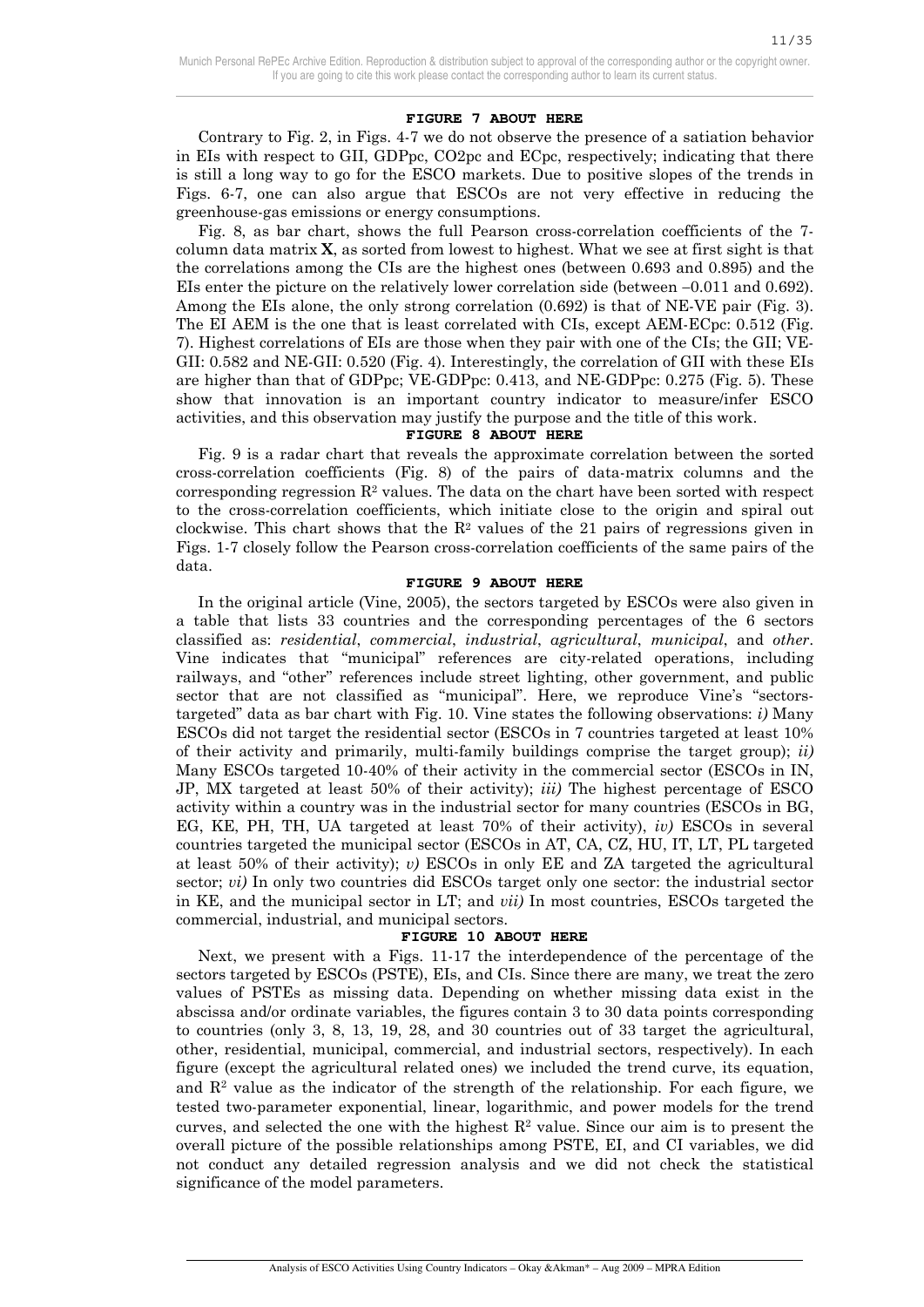First of all, compared to interdependence of EIs and CIs described via Figs. 1-7, the relationships of the PSTE variables (the sum of PSTE variables of each country is 100%) with EIs and CIs are much weaker in general, as can be seen from the  $R^2$  values given in Figs. 11-17. Even though the slopes of the trends in Figs. 1-7 were all positive and significant, both positive and negative, largely insignificant, slopes are present in Figs. 11-17.

 The percentages of both the residential and industrial sectors targeted by the ESCOs decrease with increasing values of the EI (AEM, NE, VE) and CI (GII, GDPpc, CO2pc, ECpc) variables. This inverse relationships of the residential and industrial sectors with EIs and CIs are stronger and possess much higher  $R^2$  values compared to the rest of the sectors (commercial, municipal, other). From these observations we can conclude that in countries of higher sophistication (higher EI and CI values) with long-established heavy industrialization and higher social welfare, the ESCOs find it more difficult to penetrate residential and industrial sectors. The percentage of the ESCO projects related to industrial process improvements in the developed countries is lower. In our opinion, the reason is that the industrial processes are already energy efficient by design in the countries with matured industrial sectors that have been emphasizing retrofit-design of industrial processes towards energy efficiency by utilizing heat-/power-integration technologies right after the first oil crisis in 1973 (Furman and Shanidis, 2002). As the technology gets more sophisticated, and as the production processes gets more tightly mass-/heat-/power-/waste-integrated, their energy improvement issues –if there are any left– require significant amount of technology/process know-how, which many ESCOs cannot afford. In such cases, ESCOs are not expected to compete –financially and technically– with highly-specialized large process-design companies that can handle any process-related energy-improvement issues, mostly during the process-design stage. Our argument is best supported by the fact that 82% of the ESCO projects are related to lighting and only 2% are related to industrial process improvements in the US (Goldman et al., 2005). A similar argument may be put forward for the residential sector in the sophisticated countries, where ESCOs may not compete with specialized modern construction firms that can handle residential energy issues during the construction stage.

 The relationships of the percentage of both the commercial and municipal sectors targeted by ESCOs with the EI and CI variables are more complex. The figures exhibit, very weakly, both positive (e.g., GDPpc, ECpc) and negative slopes (e.g., NE) in the trends, however,  $R^2$  values are among the lowest ones (in the range 0.01-0.08). Probably, one cannot reject the null hypothesis that the slopes are effectively zero, indicating unrelatedness. Thus, for these two sectors it would not be wise to draw strong conclusions for their EI and CI dependencies. However, our conclusion from the discussion of Fig. 3 was that the relationship between VE and NE was very strong with positive slope and this dependence (the higher the NE, the higher the VE) might be an indicator of the fact that the high VEs achieved in these markets were probably due to the sum of small (low-value) ESCO projects contributed by many ESCOs sharing the market under competition. Most probably, the commercial sectors in many of these countries are mainly occupied by small-and-medium-sized enterprises (SMEs) of dissimilar business areas that are interested in quite diverse areas of small-to-mediumscale energy-improvement issues that can be undertaken by small-to-medium-sized ESCOs. The same proposition may be valid for the small-and-medium sized municipalities as well. These diverse and small-scale ESCO projects may be an explanation for the apparent unrelatedness of the percentage of the commercial and municipal sectors targeted by ESCOs to EIs and CIs.

 The relationship of the percentage of the "other" sector targeted by ESCOs with the EI and CI variables is also multifaceted. The sector classified as "other" includes street lighting, other government and public sector jobs that are not classified as "municipal". The figures exhibit weak positive (AEM, CO2pc, GDPpc, ECpc) and negative slopes (GII) as well as relatively strong negative slopes (VE, NE) in the trends. Argentina (AR), with 60% targeted value, acts as an outlier in these figures and decreases the reliability of the trend curves in some cases. Apparently, the trends that would be least affected by the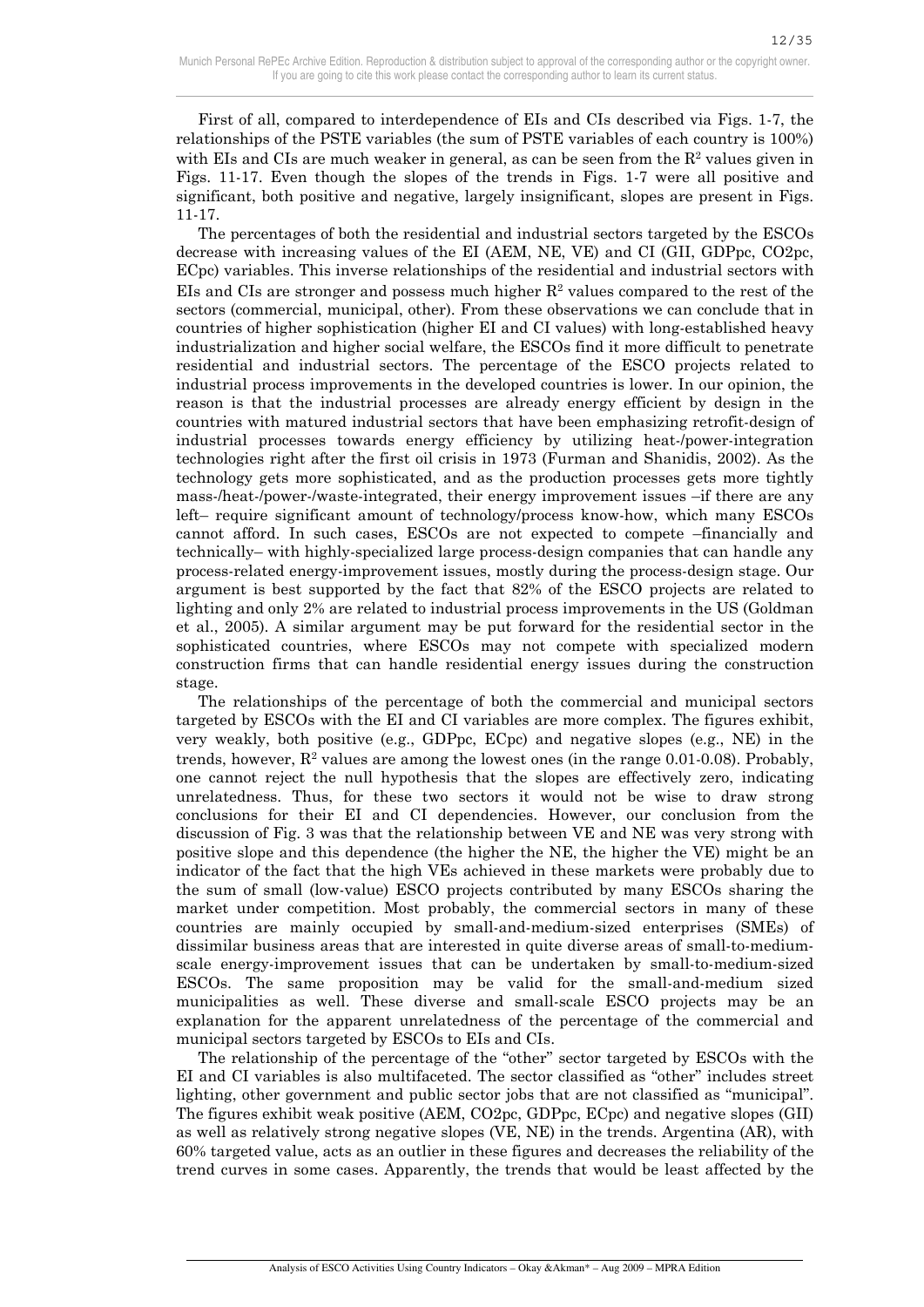removal of AR from the figures belong to NE, ECpc, CO2pc, and GDPpc variables. The removal of AR will probably make the other trends insignificant, indicating unrelatedness of the corresponding variables to the percentage of the "other" sector targeted by ESCOs. Negative slope with respect to NE may be an indication of the presence of only few large ESCOs that can undertake large street-lighting projects. Positive slope with respect to ECpc may also be an indication of the significance of the lighting-related projects in the "other" sector.

#### **FIGURES 11 to 17 ABOUT HERE**

 Fig. 18 is a sorted bar-chart representation of the cross-correlation coefficients of the data matrix **X** augmented with the 5 PSTE variables including the zero values. The agricultural sector was not included as it is targeted by ESCOs only in 3 countries. Due to inclusion of the zero values, which show the absence of those sectors targeted by ESCOs, the cross-correlations may be more informative. Fig. 18 shows only the correlations of the PSTE variables among themselves and with the EI and CI variables. The correlations among the EIs and CIs are as given by Fig. 8. Compared to Fig. 8 which shows the cross-correlations between the EIs and CIs (all positive with one exception), Fig. 18 shows both negative and positive correlations. We subjectively divided the range of correlations into 5 zones indicated by the dashed lines. The middle zone is the widest one and contains very weak positive and negative correlations, indicating almost unrelatedness of the 16 pairs of PSTEs (mostly residential), EIs, and CIs. It is interesting to notice that in this zone most of the correlation pairs (low in absolute values) are those of the PSTE variables with EIs. Highest positive correlations belong to the pairings of the commercial and municipal sectors mostly with the CIs, but the topmost correlation is between the commercial and VE (though the correlation value 0.33 is far from unity). This zone shows that as the countries get richer (higher GDPpc and GII), ESCOs find more opportunities in the commercial and municipal sectors. The VE, CO2pc, ECpc, GDPpc, and GII are significant (favorable) indicators for the commercial and municipal targets in the developed countries, but unfavorable indicators for the developing ones. Highest negative correlations belong to the pairings of the industrial and commercial sectors mostly with the CIs. The topmost inverse correlation is between the commercial and the "other" sector (though the inverse correlation value −0.58 is far from minus one), indicating trade-off between these two sectors as the countries get richer. This zone shows that as the countries get richer (higher GDPpc and GII), ESCOs find less opportunities in the industrial sector. The ECpc, CO2pc, GDPpc, GII, and AEM are significant unfavorable indicators for the industrial targets in the developed countries, but favorable indicators for the developing ones. Medium inverse correlations (second zone from the top) are within the PSTE variables. It seems that the inversely-correlated sector pairs: industrial-municipal, commercial-industrial, residential-industrial/-commercial, and municipal-other are complementary to each other.

#### **FIGURE 18 ABOUT HERE**

 Finally, returning back to our motivation for the analysis of ESCO activities, innovations, energy consumptions, emissions, and GDPs of countries, at the end of this section we estimate the missing values in the Vine's original work and assess the expected size of the upcoming Turkish ESCO market in terms of EIs. First of all, for the sake of completeness, we estimate the missing GII values of the two countries based on one of the strongest relationships: GDPpc-GII, as depicted in Fig. 2. From the known GDPpc values and using the trend equation in Fig. 2 we obtain the missing GII values of Cote d'Ivoire and Ghana as 1.96 and 1.61, respectively.

 In the original table of Vine, the VE values of the 8 countries (Belgium, Bulgaria, Egypt, Hungary, Italy, Lithuania, Mexico, United Kingdom) were marked as unknown. We estimate these missing values using the trend equations for the relationships VE-NE, VE-GII, VE-GDPpc, VE-CO2pc, and VE-ECpc that were given in Figs. 3-7, respectively. Table 2 lists these estimated VE values of the 8 countries. Their  $\mathbb{R}^2$ weighted average values may be used in place of the missing values, with some confidence.

#### **TABLE 2 ABOUT HERE**

Turkey was not included in the original work of Vine; at that time there were no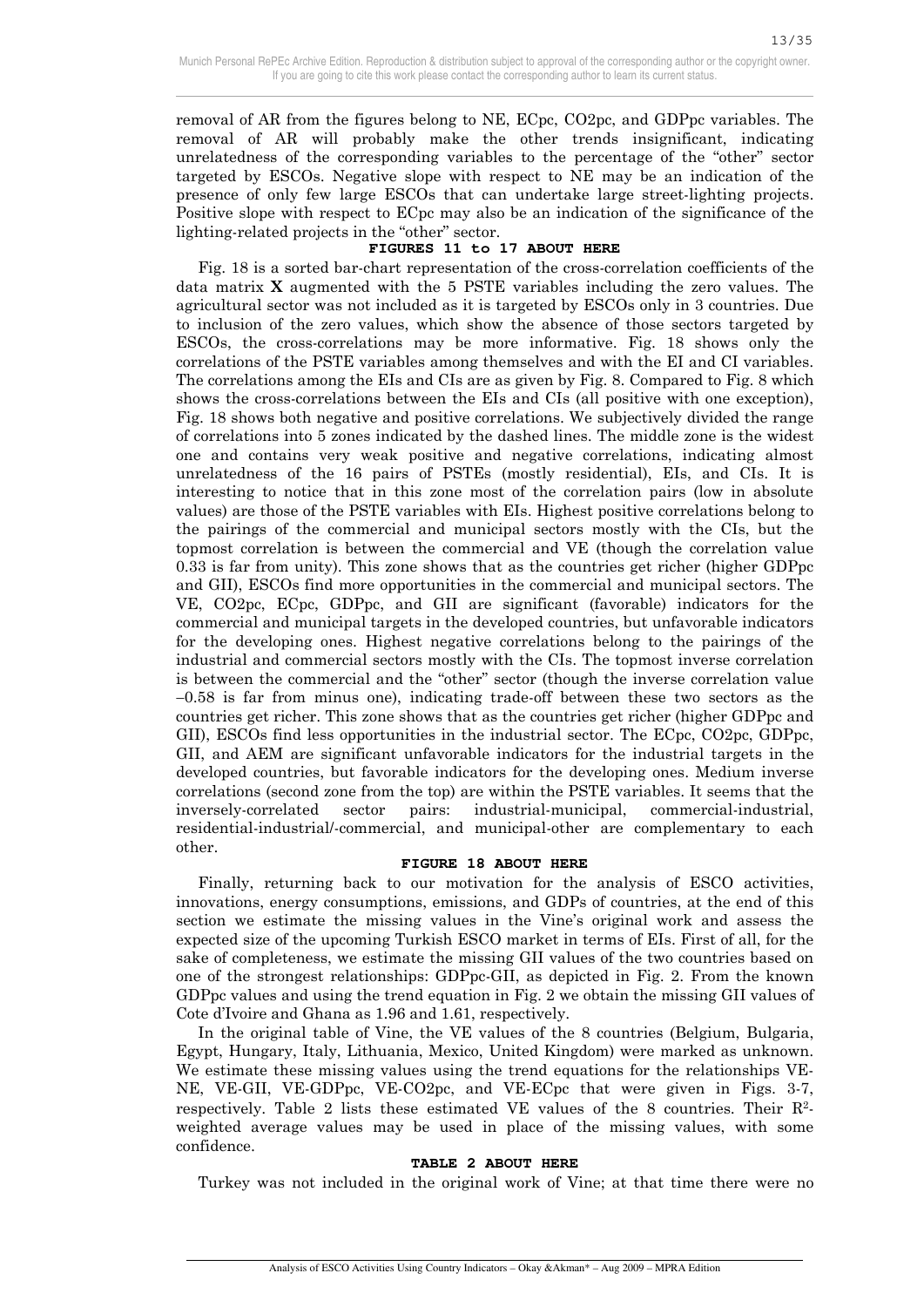ESCOs in Turkey. We estimate the yet unknown values of the EIs of Turkey using the trend equations of the GII, GDPpc, CO2pc, and ECpc dependencies of the EI variables AEM, NE, and VE that were given in Figs. 4-7, respectively. Table 3 lists these estimated EIs of Turkey. With some confidence, we assess the expected size of the upcoming Turkish ESCO market as  $AEM=14$ ,  $NE=7$ , and  $VE=2.5$ . According to these estimates, Turkey should have started its ESCO market 14 years ago (since 1995s). It is interesting to note that much before the EEL of Turkey (2007), part of its regulations, particularly for the industrial sector, were already being practiced since 1995 by several (5-10) private Turkish energy companies as explained in the motivation section of this work. In the opinion of the authors, the value of the ESCO projects estimated as 2.5 million USD is exceedingly conservative when compared with the VE values of other developing countries such as Brazil (100), Bulgaria (4.2), Czech Republic (2), Egypt (2), Estonia (3), Hungary (5.5), Jordan (2), Lithuania (3), Mexico (3.2), Poland (30), Slovak Republic (1.7), and Ukraine (2.5).

#### **TABLE 3 ABOUT HERE**

 We also estimate the yet unknown values of the "percentage of sectors that are likely to be targeted by ESCOs" (except the agricultural sector) in Turkey from the trend equations given in Figs. 11-17, using the actual values of the GII, GDPpc, CO2pc, ECpc, and the estimated values of AEM, NE, VE. Since the sum of the estimated values is not necessarily 100%, we normalized these values such that the sum of the percentages of the sectors targeted gives 100%. Then, since the  $\mathbb{R}^2$  values in Figs. 11-17 greatly vary between 0.011-0.678, we computed the  $\mathbb{R}^2$ -weighted average values as the expected values of the estimated PSTEs. Table 4 lists the "agricultural-sector-free" estimated and normalized PSTE values for Turkey. Thus, we assess the expected distribution of the sectors that are likely to be targeted by the upcoming Turkish ESCO market as residential: 9%, commercial: 22%, industrial: 32%, municipal: 20%, and other: 17%. These estimates, according to our previous discussions, put Turkey in the developingcountries league, especially due to relatively high estimated percentage value of the industrial sector targeted. In Turkey, as of July 2009, there are 5 ESCOs approved by the EIE (General Directorate of Electrical Power Resources Survey and Development Administration, www.eie.gov.tr); 3 of which are certified for both industrial and residential projects, one is certified only for the industrial projects and the other one is certified only for the residential projects. In Table 4, if the percentages of the commercial and industrial sectors are lumped together simply as "industrial" (54%), and if the municipal, other, and residential sectors are lumped together simply as "residential" (46%), it is seen that the current number of ESCOs and their distribution of sector targets (50% "industrial", 50% "residential") are in accordance with our estimation. **TABLE 4 ABOUT HERE** 

## **6. Conclusions**

 $\overline{a}$ 

 In this work, we used the data compiled by Edward Vine (Vine, 2005) as a result of a survey conducted in 2002 in order to examine the level of international ESCO activity outside the US. The data summarized the ESCO activities in 38 countries in terms of the age of ESCO market (AEM), number of ESCO companies (NE), total value of ESCO projects (VE), and the percentage of the sectors targeted by ESCOs (PSTE). We called these as the *ESCO Indicators* (EIs). With Vine's data, we associated the countries percapita GDPs (GDPpc), energy consumptions (ECpc), and  $CO<sub>2</sub>$  emissions (CO2pc) as well as the World Business/INSEAD Global Innovation Index (GII) data. We called these as the *Country Indicators* (CIs). We observed notable relationships among EIs and CIs. Using the simple trend equations we estimated the missing VEs in the Vine's work. We also assessed the size and orientation of the upcoming Turkish ESCO market by estimating, via the known CIs, the set of EIs and distribution of the sectors that are likely to be targeted by ESCOs in Turkey. The principal component analysis indicated that the colinearity in the data was not severe. Thus, there was no significant common determinant (e.g., GDPpc) upon which the other EIs and CIs were strongly depended;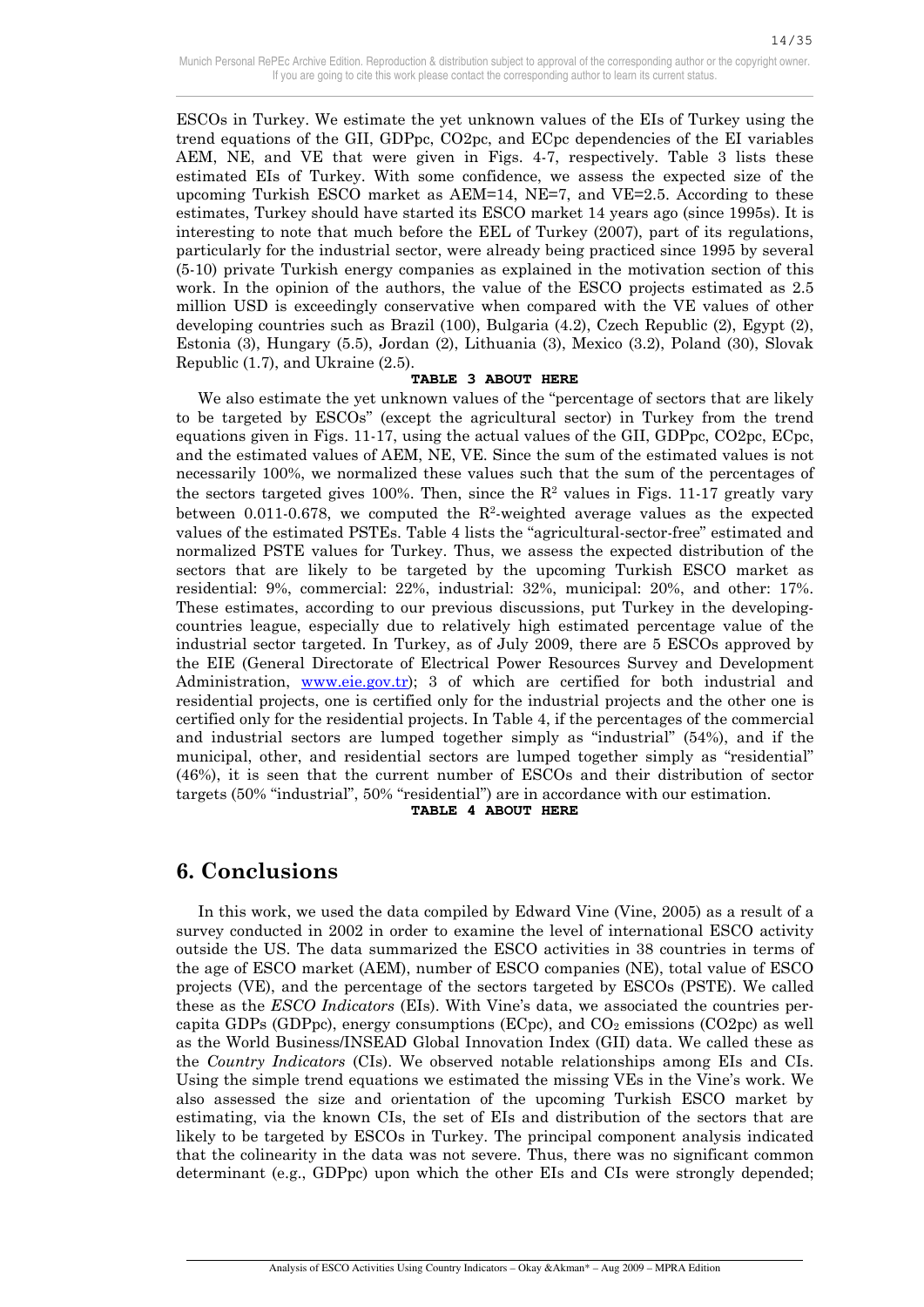each of the EIs and CIs were important enough and correlations were not severe.

 Chronological with the text, the followings are our major conclusions obtained from the analysis of the data:

- The relationships of GDPpc, CO2pc, and ECpc with GII show positive slopes and the strongest one is between the GII and GDPpc. The leveling-off behavior in CO2pc-GII and ECpc-GII dependencies indicate that countries with high GIIs are not increasing their energy consumptions and emissions any further.
- AEM-NE relationship is very weak, indicating that these EIs are almost independent. AEM-VE relationship is a bit stronger, pointing to the weak dependence between the maturity of an ESCO market and its VE. This indicates the importance of accretion of scientific, technological, and financial know-how (in other words, innovation potential) in ESCO markets. The strongest relationship is between the VE and NE, indicating the fact that the high VEs achieved in the markets are due to the sum of small (low-value) ESCO projects contributed by many ESCOs and that the markets are shared by many ESCOs under competition.
- All GII and GDPpc dependencies of EIs have positive slopes and the strongest one is between the GII or GDPpc and VE, followed by NE and AEM, indicating that the amount of money a country can spend on ESCO projects is dependent upon the wealth (innovation level) of that country. We do not observe a satiation behavior in EIs with respect to GII or GDPpc, pointing to the fact that there may be still a long way to go for the ESCO markets, if they involve in or capitalize on innovations.
- All EI-CO2pc dependencies have positive slopes, without a satiation behavior, and the strongest one is between the CO2pc and VE, followed by AEM and NE. All EI-ECpc dependencies had positive slopes, without a satiation behavior, and the strongest one is between the ECpc and VE, followed by AEM and NE. Without the detailed knowledge on the nature of the ESCO projects, these dependencies do not allow us to reach the conclusion that the bulk of the ESCOs are concentrated in emission-reduction or energy-improvement projects.
- Cross-correlations among the CIs are the highest. However those among the EIs are relatively low, the strongest is that of NE-VE pair. AEM is the EI least correlated with CIs, except AEM-ECpc. Highest correlations of EIs are those when they pair with one of the GII; VE-GII and NE-GII. Interestingly, the correlation of GII with these EIs is higher than that of GDPpc; VE-GDPpc, and NE-GDPpc. These show that GII is an important CI to infer ESCO activities.
- Compared to interdependence of EIs and CIs, the relationships of the PSTE variables with EIs and CIs are much weaker in general. Even though the slopes of the trends are all positive and significant in EI-CI relationships, both positive and negative, largely insignificant, slopes are present in PSTE-EI-CI relationships.
- The percentages of the residential and industrial sectors targeted by the ESCOs decrease with increasing values of EIs and CIs. This inverse relationships are stronger compared to the rest of the sectors (commercial, municipal, other). These observations imply that in countries of higher sophistication (high EIs and CIs) with long-established heavy industrialization and higher social welfare, the ESCOs find it more difficult to penetrate the residential and industrial sectors. In general, the percentage of the ESCO projects related to industrial process improvements in the developed countries are lower, fortifying our opinion that the industrial processes are already energy efficient by design in the countries with matured industrial sectors.
- The relationships of the percentage of both the commercial and municipal sectors targeted by ESCOs with the EIs and CIs are more complex, exhibiting very weak positive (e.g., GDPpc, ECpc) and very weak negative slopes (e.g., NE) and indicating probable unrelatedness. Most probably, the commercial and municipal sectors in many of these countries are mainly occupied by small-and-medium-sized enterprises (SMEs) of dissimilar business areas that are interested in quite diverse areas of small-to-medium-scale energy-improvement issues that can be undertaken by small-to-medium-sized ESCOs. These diverse and small-scale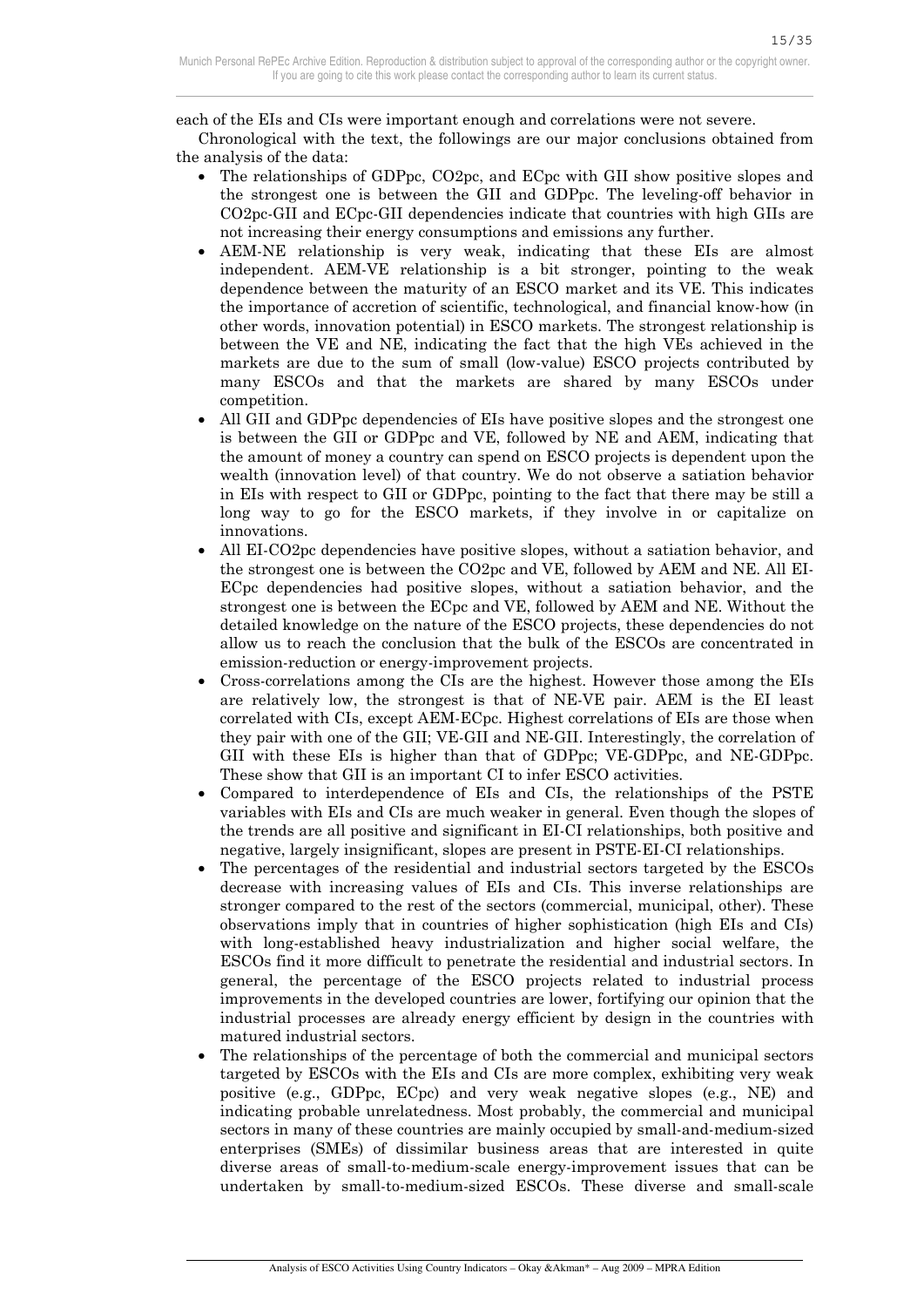ESCO projects may be an explanation for the apparent unrelatedness of the percentage of the commercial and municipal sectors targeted by ESCOs to EIs and CIs.

- The relationship of the percentage of the "other" sector targeted by ESCOs with the EIs and CIs is also multifaceted. Negative slope with respect to NE may be an indication of the presence of only few large ESCOs that can undertake large street-lighting projects. Positive slope with respect to ECpc may be an indication of the significance of the lighting-related projects in the "other" sector.
- Cross-correlations among PSTEs, EIs, and CIs are also intricate. The majority of the data pairs have weak positive and negative correlations, indicating almost unrelatedness of most of the PSTEs (generally residential), to EIs and CIs. Bulk of the weak correlation pairs are those of the PSTE variables and EIs. Highest positive correlations belong to the pairings of the commercial and municipal sectors mostly with the CIs, but the topmost correlation is between the commercial and VE. These show that as the countries get richer (higher GDPpc and GII), ESCOs find more opportunities in the commercial and municipal sectors. The VE, CO2pc, ECpc, GDPpc, and GII are significant (favorable) indicators for the commercial and municipal targets in the developed countries, but unfavorable indicators for the developing ones. Highest negative correlations belong to the pairings of the industrial and commercial sectors mostly with the CIs. The topmost inverse correlation is between the commercial and the "other" sector, indicating trade-off between these two sectors as the countries get richer. These indicate that as the countries get richer (higher GDPpc and GII), ESCOs find less opportunities in the industrial sector. The ECpc, CO2pc, GDPpc, GII, and AEM are significant unfavorable indicators for the industrial targets in the developed countries, but favorable indicators for the developing ones. Medium inverse correlations are within the PSTE variables. It seems that the inversely-correlated sector pairs: industrial-municipal, commercial-industrial, residential-industrial/ commercial, and municipal-other are complementary to each other.

 As a result of our observations, our interpretation is that as the technology gets more sophisticated, and as the production processes gets more tightly mass-/heat-/power- /waste-integrated, their energy improvement issues require significant amount of technology/process know-how, which many ESCOs cannot afford. In such cases, ESCOs are not expected to compete –financially and technically– with highly-specialized large process-design companies that can handle any process-related energy-improvement issues, mostly during the process-design stage. Our argument is best supported by the fact that 82% of the ESCO projects are related to lighting and only 2% are related to industrial process improvements in the US (Goldman et al., 2005). A similar argument may be put forward for the residential sector in the sophisticated countries, where ESCOs may not compete with specialized modern construction firms that can handle residential energy issues during the construction stage.

 The positive slopes of the EI-CO2pc and EI-ECpc dependencies may be an indication of either the ineffectiveness of ESCOs or the unsaturatedness of ESCO markets in most of the countries. However, mostly negative slopes of the dependencies of PSTE variables on EIs and CIs may be an evidence of unsaturatedness of ESCO markets, thus relieving the doubts on ineffectiveness of ESCOs. It seems that in the developing countries ESCO activities in wide variety of sectors are far from a satiation point. Thus, there may be still a long way to go for the ESCO markets, if ESCOs involve in and capitalize on innovations. Yet, in the developed countries, especially large-scale industrial projects seem to be unfavorable for small-and-medium-size ESCOs.

 We would like to finish with a question, perhaps without an answer. What would be the energy consumptions and emissions of the countries without ESCOs?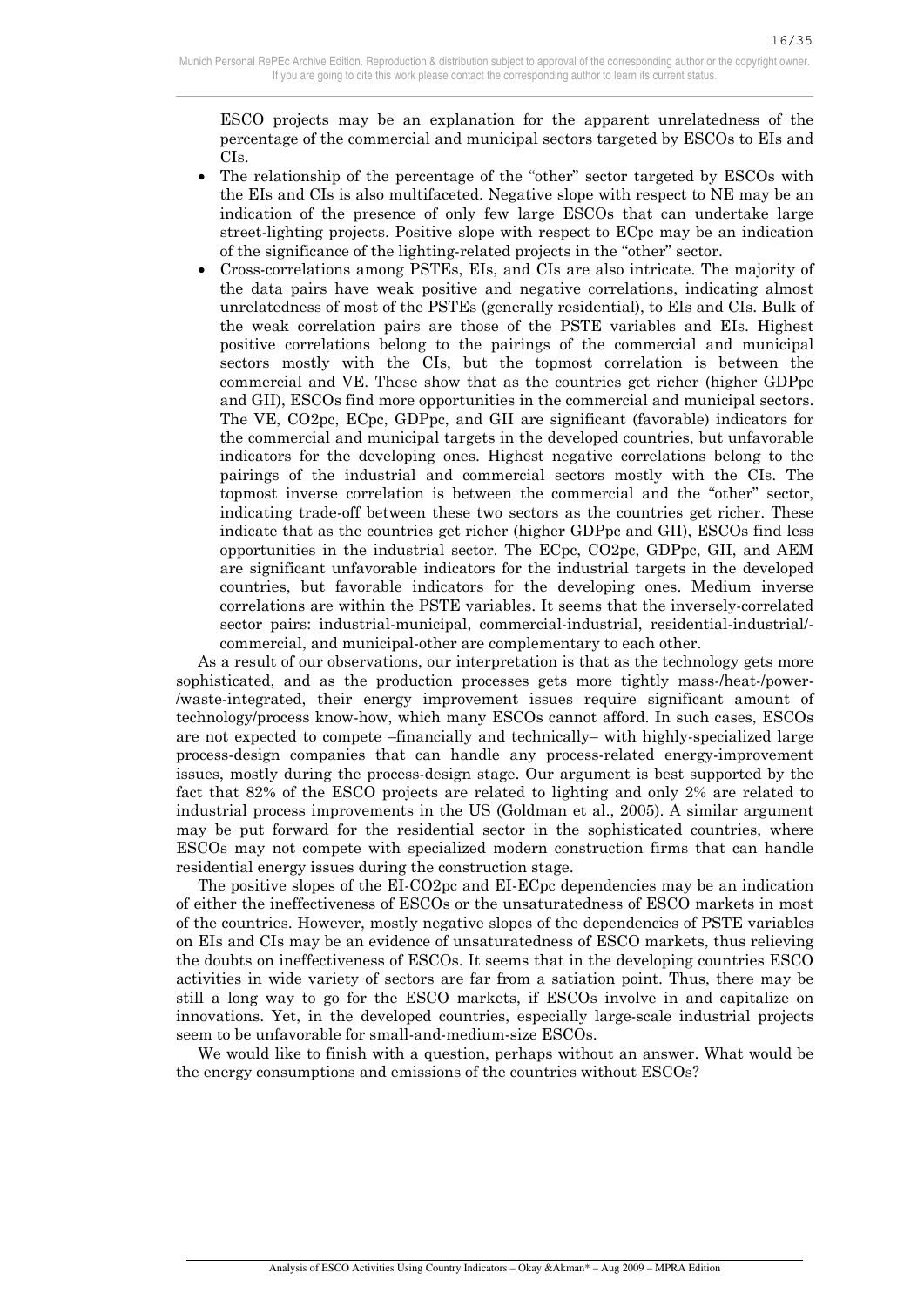## **Acknowledgements**

 Financial support provided by the Bogazici University Research Fund (Project No's: 02HC201 and 07K120620) is gratefully acknowledged.

## **References**

 $\overline{a}$ 

- Anderson, S.T., Newell, R.G., 2004. Information programs for technology adoption: the case of energy-efficiency audits. Resource and Energy Economics 26, 27-50.
- Archibugi, D., Denni, M., Filippetti, A., 2009. The technological capabilities of nations: The state of the art of synthetic indicators. Technological Forecasting & Social Change, 76, 917-931.
- Bannai, A., Tomita, Y., Ishida, Y., Miyazaki, D., Akisawa, A., Kashiwagi, T., 2007. Risk hedging against the fuel price fluctuation in energy service business. Energy 32, 2051-2060.
- Beerepoot, M., Beerepoot, N., 2007. Government regulation as an impetus for innovation: Evidence from energy performance regulation in the Dutch residential building sector. Energy Policy 35, 4812-4825.
- Berndt, E.R., Kolstad, C.D. Lee, J., 1993. Measuring the energy efficiency and productivity impacts of embodied technical change. The Energy Journal 14, 33-55.
- Bertoldi, P. (Editor), 2003. Proceedings of the  $1<sup>st</sup>$  European Conference on Energy Service Companies (ESCOs): Creating the Market for the ESCOs Industry in Europe. Milan (Italy), European Commission Joint Research Centre, Institute Environment and Sustainability, Report No.: EUR 20761 EN. < http://re.jrc.ec.europa.eu/energyefficiency/events/esco\_conf.htm >
- Bertoldi, P., Rezessy, S., 2005. Energy service companies in Europe. Status Report 2005. Ispra, Italy, European Commission DG Joint Research Center.  $\langle$  www.managenergy.net/products/R1742.htm  $>$
- Bertoldi, P., Rezessy, S., Vine, E., 2006. Energy service companies in European countries: Current status and a strategy to foster their development. Energy Policy 34, 1818-1832.
- Bertoldi, P., Boza-Kiss, B., Rezessy, S., 2007. Latest development of energy service companies across Europe -A European ESCO update-. European Commission Joint Research Centre, Institute Environment and Sustainability, Report No.: EUR 22927 EN.

< www.energy.eu/publications/LBNA22927ENC\_002.pdf >

- Davies, H.A., Chan, E.K.S., 2001. Experience of energy performance contracting in Hong Kong. Facilities 19, 261-268.
- Efremov, D., Smirnyagin, D., Valerianova, O., Hernesniemi, H., 2004. ESCO companies in northwest Russia legal issues and organizational schemes. The Research Institute of the Finnish Economy, Discussion Paper No. 912. < http://ideas.repec.org/p/rif/dpaper/912.html >
- Elliott, R.N., Pye, M., 1998. Investing in industrial innovation: a response to climate change. Energy Policy 26, 413-423.

Foxon, T.J., Gross, R., Chase, A., Howes, J., Arnall, A., Anderson, D., 2005. UK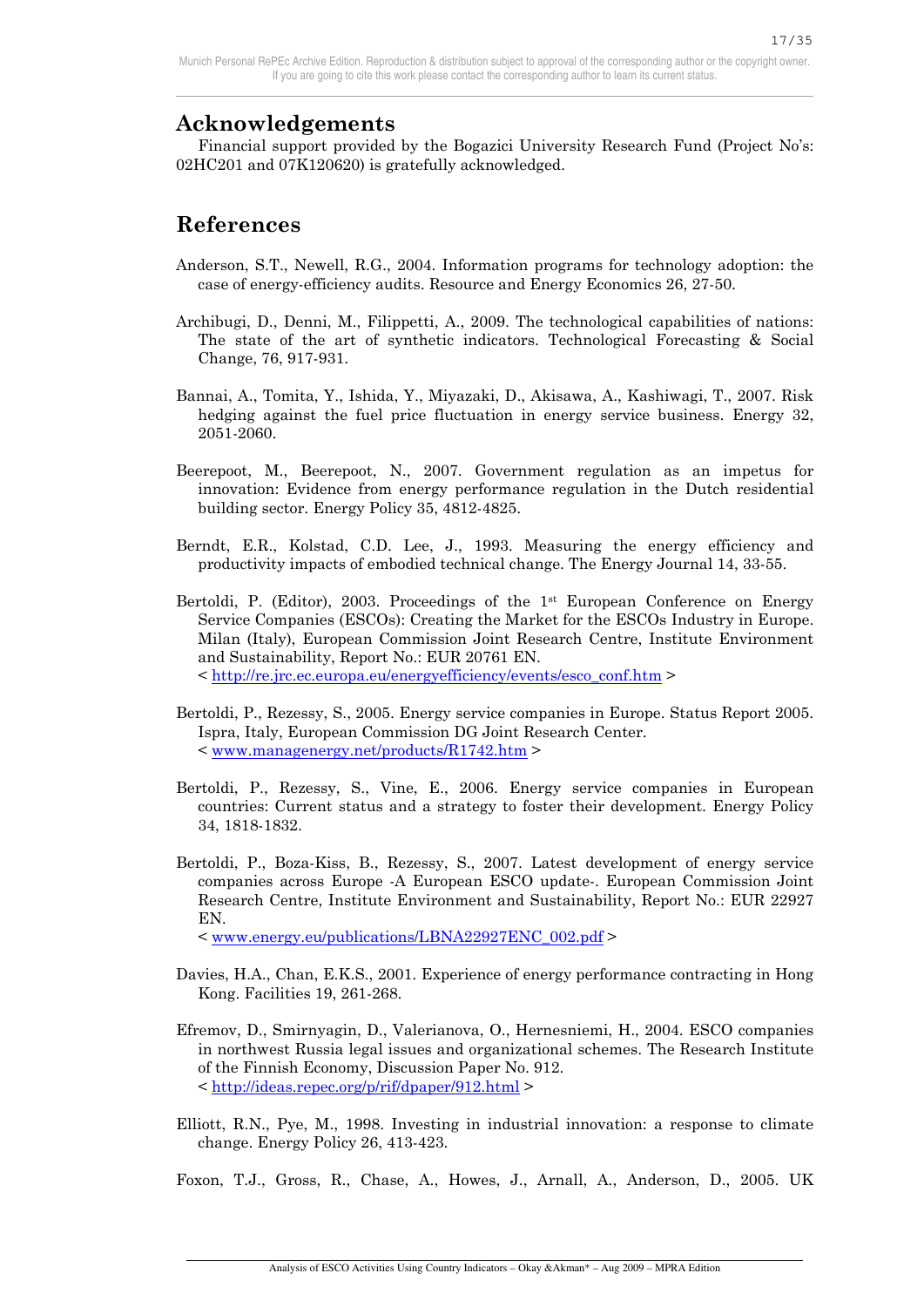innovation systems for new and renewable energy technologies: drivers, barriers and systems failures Energy Policy 33, 2123-2137.

- Furman, K.C., Sahinidis, N.V., 2002. A critical review and annotated bibliography for heat exchanger network synthesis in the 20th century. Ind. Eng. Chem. Res. 41, 2335-2370.
- Goldman, C., 2003. Overview of U.S. ESCO industry: Recent trends and historic performance. Int. Workshop on Energy Efficiency Services Industries, Shanghai, China, 8 September 2003, 1-33.
- Goldman, C.A., Hopper, N.C., Osborn, J.G., 2005. Review of US ESCO industry market trends: An empirical analysis of project data. Energy Policy 33, 387-405.
- Hekkert, M.P., Harmsen, R., de Jong, A., 2007. Explaining the rapid diffusion of Dutch cogeneration by innovation system functioning. Energy Policy 35, 4677-4687.
- Johnson, R.A., Wichern, D.W., 2002. Applied Multivariate Statistical Analysis, fifth ed. Prentice-Hall Inc., New Jersey.
- Kemfert, C., Truong, T., 2007. Impact assessment of emissions stabilization scenarios with and without induced technological change. Energy Policy 35, 5337-5345.
- Linn, J., 2008. Energy prices and the adoption of energy-saving technology. Economic Journal 118, 1986-2012.
- Mountain, D.C., Stipdonk, B.P., Warren, C.J., 1989. Technological innovation and a changing energy mix - A parametric and flexible approach to modeling Ontario manufacturing. The Energy Journal 10, 139-158.
- Möllersten, K., Sandberg, P., 2004. Collaborative energy partnerships in relation to development of core business focus and competence - A study of Swedish pulp and paper companies and energy service companies. Business Strategy and the Environment 13, 78-95.
- Mulder, P., de Groot, H.L.F., Hofkes, M.W., 2003. Explaining slow diffusion of energysaving technologies; a vintage model with returns to diversity and learning-by-using. Resource and Energy Economics 25, 105-126.
- Newell, R., Jaffe, A., Stavins, R., 1999. The induced innovation hypothesis and energysaving technological change. The Quarterly Journal of Economics 114, 941-975.
- Nijkamp, P., Rodenburg, C.A., Verhoef, E.T., 2001. The adoption and diffusion of environmentally friendly technologies among firms. International Journal of Environmental Technology and Management 1, 87-103.
- Okay, E., Okay, N., Konukman, A.E.S., Akman, U., 2008. Views on Turkey's impending ESCO market: is it promising? Energy Policy 36, 1821-1825.
- Okay, N., Konukman, A.E.S., Akman, U., 2009. Analysis of Innovation and Energy Profiles in the Turkish Manufacturing Sector. (submitted: Jul 2009, under review). Earlier version is available at the MPRA - Munich Personal RePEc Archive, Item ID: 16779

< http://mpra.ub.uni-muenchen.de/16779/ >

 $\overline{a}$ 

Onaygil, S., Meylani, E.A., 2007. Energy efficiency consulting companies - An overview of the current situation in the world (in Turkish). Energy Efficiency Congress, Kocaeli, Turkey, 1-2 June, 2007, 41-54.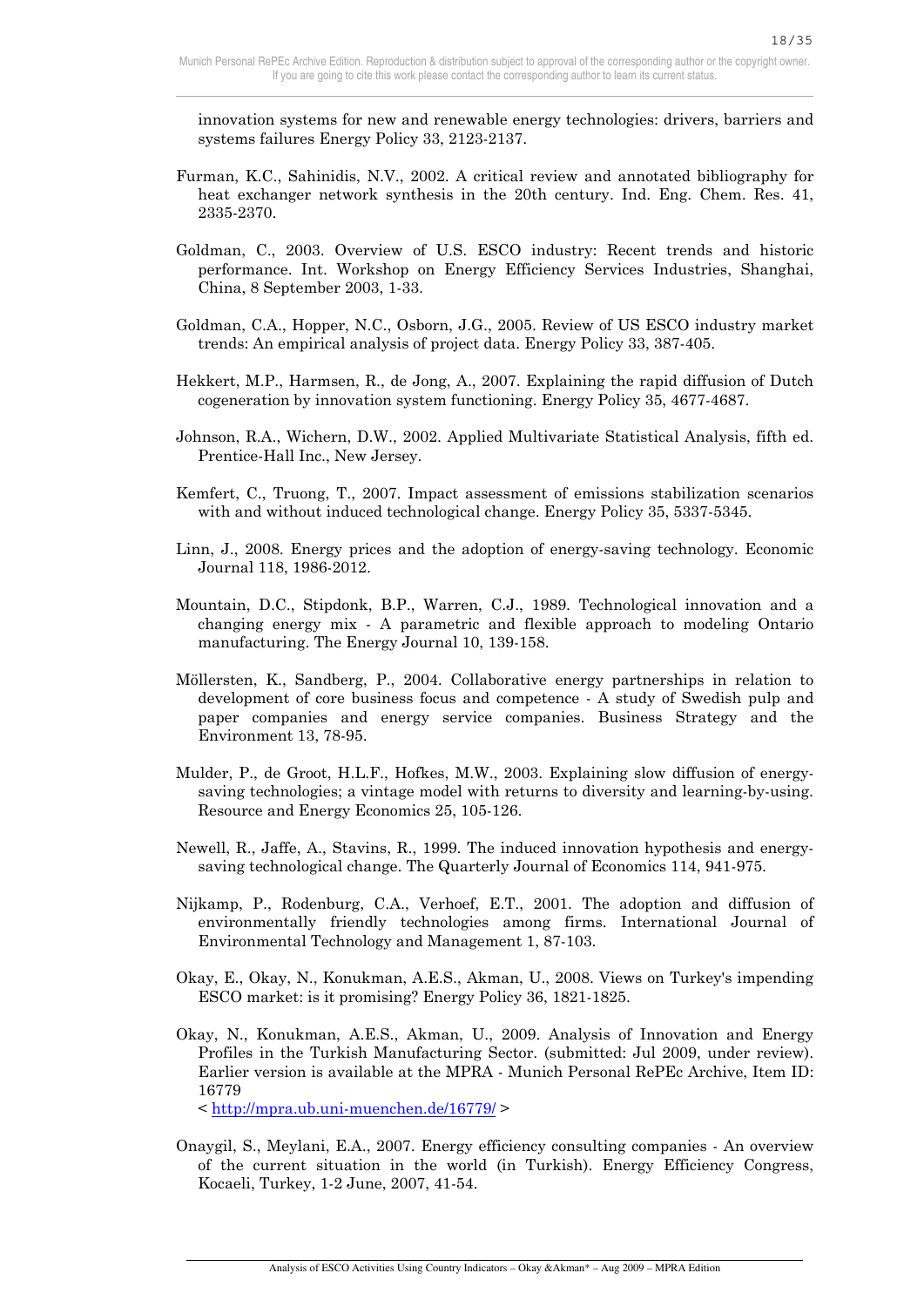19/35

- Patlitzianas, K.D., Doukas, H., Psarras, J., 2006. Designing an appropriate ESCOs' environment in the Mediterranean. Management of Environmental Quality: An International Journal 17, 538-554.
- Patlitzianas, K.D., Psarras, J., 2007. Formulating a modern energy companies' environment in the EU accession member states through a decision support methodology. Energy Policy 35, 2231-2238.
- Poole, A.D., Stoner, T.H., 2003. Alternative financing models for energy efficiency performance contracting. Workshop: "Developing the Business of Energy Efficiency Performance Contracting", Rio de Janeiro, Brazil. < http://3countryee.org/PerformContract/ >
- Popp, D., 2001. The effect of new technology on energy consumption. Resource and Energy Economics 23, 215-239.
- Popp, D., 2002. Induced innovation and energy prices. American Economic Review 92, 160-180.
- Popp, D., Newell, R.G., Jaffe, A.B., 2009. Energy, the environment, and technological change, National Bureau of Economic Research (NBER) Working Paper 14832, 1-74. < http://www.nber.org/papers/w14832 >
- Sagar, A.D., Holdren, J.P., 2002. Assessing the global energy innovation system: some key issues. Energy Policy 30, 465-469.
- Sorrell, S., 2005. The contribution of energy service contracting to a low carbon economy. Tyndall Centre Technical Report No. 37. < www.tyndall.ac.uk/research/theme2/final\_reports/t3\_21.pdf >
- Sterner, T., 1990. Energy efficiency and capital embodied technical change: the case of Mexican cement manufacturing. The Energy Journal 11, 155-167.
- Sue Wing, I., 2008. Explaining the declining energy intensity of the U.S. economy. Resource and Energy Economics 30, 21-49.
- Vine, E.L., Murakoshi, C., Nakagami, H., 1998. International ESCO business opportunities and challenges: A Japanese case study. Energy 23, 439-447.
- Vine, E., Nakagami, H, Murakoshi, C., 1999. The evolution of the US energy service company (ESCO) industry: from ESCO to Super ESCO. Energy 24, 479-492.
- Vine, E., 2005. An international survey of the energy service company (ESCO) industry. Energy Policy 33, 691-704.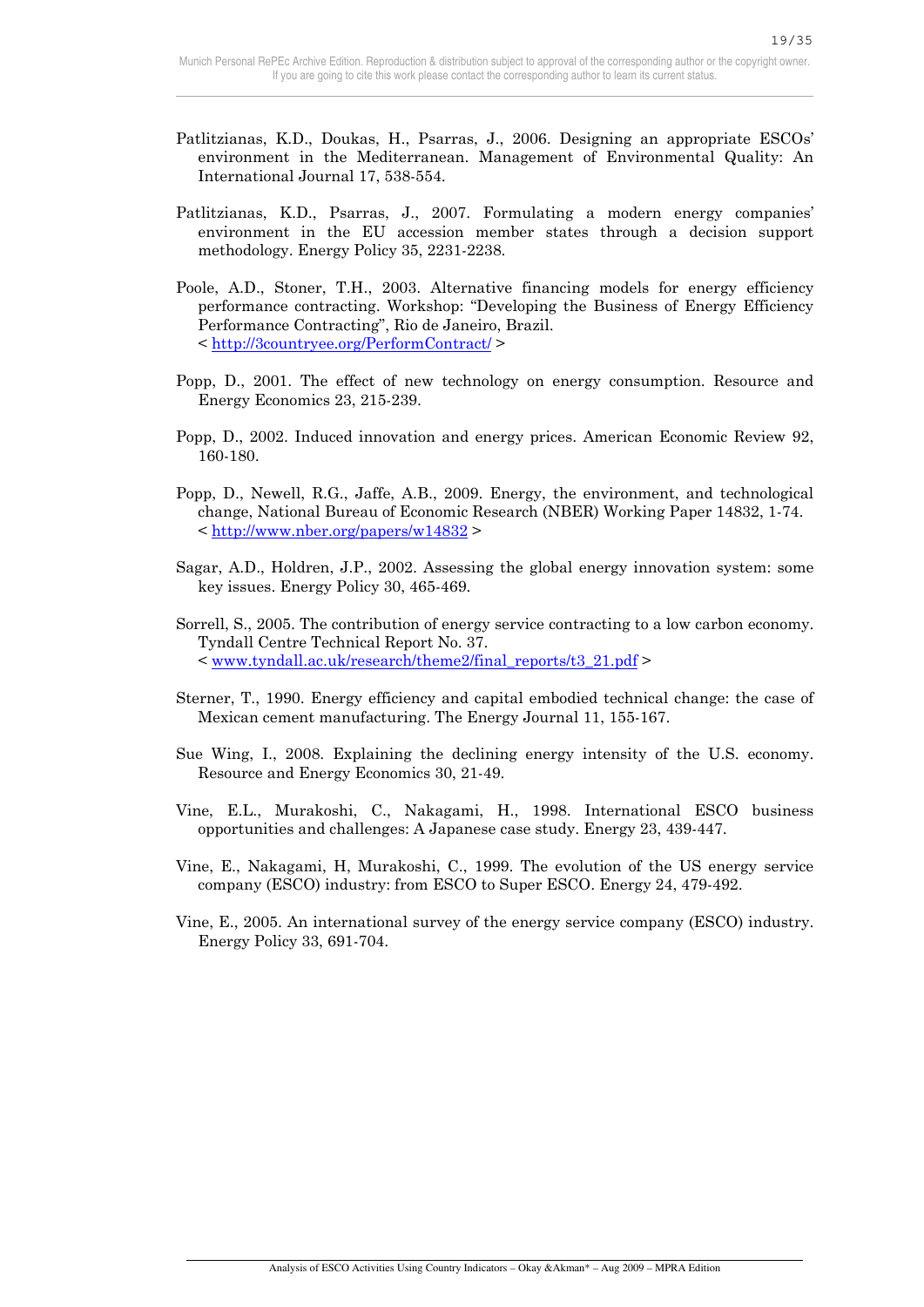|                               |                        | <b>ESCO</b> Indicators (EI) |            |                 | <b>Country Indicators (CI)</b> |                    |                     |                   |                  |
|-------------------------------|------------------------|-----------------------------|------------|-----------------|--------------------------------|--------------------|---------------------|-------------------|------------------|
| Country and Code <sup>a</sup> |                        | DFE <sup>a</sup>            | <b>AEM</b> | NE <sup>a</sup> | VE <sup>a</sup>                | GDPpc <sup>b</sup> | CO <sub>2pc</sub> c | ECpc <sup>d</sup> | GII <sup>e</sup> |
| Argentina                     | AR                     | 1990                        | 19         | 5               | $\mathbf{1}$                   | 7,598              | 3.53                | 69.06             | 2.41             |
| Australia                     | AU                     | 1990                        | 19         | $\,8\,$         | 25                             | 20,769             | 18.26               | 251.61            | 3.71             |
| Austria                       | AT                     | 1995                        | 14         | 25              | $\tau$                         | 23,633             | 8.33                | 173.46            | 3.64             |
| Belgium                       | BE                     | 1990                        | 19         | $\overline{4}$  | n.a.                           | 22,153             | 13.67               | 254.40            | 3.77             |
| <b>Brazil</b>                 | ${\rm BR}$             | 1992                        | 17         | 60              | 100                            | 3,761              | 1.89                | 47.38             | 2.84             |
| Bulgaria                      | BG                     | 1995                        | 14         | 12              | n.a.                           | 1,791              | 6.43                | 113.04            | 2.12             |
| Canada                        | CA                     | 1982                        | 27         | 5               | 100                            | 23,055             | 18.18               | 418.65            | 4.06             |
| Chile                         | CL                     | 1996                        | 13         | 3               | 0.2                            | 5,229              | 3.61                | 67.22             | 3.03             |
| China                         | <b>CN</b>              | 1995                        | 14         | 23              | 49.7                           | 1,094              | 2.73                | 34.41             | 3.21             |
| Columbia                      | CO                     | 1997                        | 12         | $\mathfrak{Z}$  | 0.2                            | 6,103              | $1.31\,$            | 26.56             | 2.50             |
| Cote d'Ivoire                 | CI                     | 2000                        | 9          | $\overline{4}$  | 0.25                           | 647                | 0.38                | 6.95              | n.a.             |
| Czech Republic                | CZ                     | 1993                        | 16         | 3               | $\overline{c}$                 | 5,774              | 11.14               | 165.59            | 3.10             |
| Egypt                         | EG                     | 1996                        | 13         | 14              | n.a.                           | 1,462              | 1.78                | 29.66             | 2.24             |
| Estonia                       | EE                     | 1986                        | 23         | 20              | 3                              | 4,568              | 12.63               | 153.72            | 3.12             |
| Finland                       | ${\rm FI}$             | 2000                        | 9          | $\overline{4}$  | $\mathbf{1}$                   | 23,274             | 10.41               | 237.69            | 3.85             |
| Germany                       | DE                     | 1995                        | 14         | 500             | 150                            | 22,944             | 10.48               | 175.55            | 4.89             |
| Ghana                         | <b>GH</b>              | 1996                        | 13         | 3               | 0.1                            | 263                | 0.25                | 6.45              | n.a.             |
| Hungary                       | HU                     | 1990                        | 19         | 20              | n.a.                           | 4,831              | 5.71                | 105.18            | 2.88             |
| India                         | IN                     | 1994                        | 15         | $\,8\,$         | $\mathbf{1}$                   | 490                | 0.97                | 13.21             | 3.57             |
| Italy                         | IT                     | 1980                        | 29         | 20              | n.a.                           | 18,547             | 7.68                | 131.46            | 3.48             |
| Japan                         | J <sub>P</sub>         | 1997                        | 12         | 21              | 61.7                           | 37,438             | 9.20                | 172.23            | 4.48             |
| Jordan                        | JO                     | 1994                        | 15         | $\mathbf{1}$    | $\overline{2}$                 | 1,765              | 3.11                | 45.81             | 2.61             |
| Kenya                         | ΚE                     | 1997                        | 12         | $\overline{2}$  | 0.01                           | 398                | 0.26                | 4.96              | 2.22             |
| Korea                         | <b>KR</b>              | 1992                        | 17         | 158             | 20                             | 11,380             | 9.28                | 166.02            | 3.67             |
| Lithuania                     | LT                     | 1998                        | 11         | 3               | n.a.                           | 3,596              | 4.01                | 94.24             | 2.71             |
| Mexico                        | MX                     | 1998                        | 11         | 7               | n.a.                           | 5.637              | 3.68                | 61.33             | 2.88             |
| Morocco                       | MA                     | 1990                        | 19         | $\mathbf{1}$    | 0.5                            | 1,173              | 1.04                | 15.02             | 2.23             |
| Nepal                         | NP                     | 2002                        | $\tau$     | $\mathfrak{2}$  | 0.25                           | 219                | 0.10                | 2.09              | 1.79             |
| Philippines                   | PH                     | 1990                        | 19         | 5               | 0.2                            | 977                | 0.86                | 14.83             | 2.38             |
| Poland                        | $\mathbf{P}\mathbf{L}$ | 1995                        | 14         | $\,8\,$         | 30                             | 4,411              | 7.79                | 97.08             | 2.53             |
| Slovak Republic               | $\rm SK$               | 1995                        | 14         | 10              | 1.7                            | 4,053              | 7.33                | 147.57            | 2.97             |
| South Africa                  | ZA                     | 1998                        | 11         | 5               | 10                             | 3,192              | 8.81                | 105.28            | 2.87             |
| Sweden                        | <b>SE</b>              | 1978                        | 31         | 12              | 30                             | 26,958             | 6.51                | 252.81            | 3.90             |
| Switzerland                   | <b>CH</b>              | 1995                        | 14         | 50              | 13.5                           | 33,406             | 6.15                | 175.11            | 4.16             |
| Thailand                      | TH                     | 2000                        | 9          | 6               | 6                              | 2,178              | 2.94                | 44.96             | 3.01             |
| Tunisia                       | <b>TN</b>              | 2000                        | 9          | $\mathbf{1}$    | 0.5                            | 2,109              | 1.99                | 31.17             | 2.84             |
| Ukraine                       | <b>UA</b>              | 1996                        | 13         | 5               | 2.5                            | 765                | 6.99                | 124.07            | 2.24             |
| United Kingdom                | GB                     | 1980                        | 29         | 20              | n.a.                           | 24,656             | 9.49                | 164.94            | 4.81             |
| Turkey <sup>f</sup>           | TR                     | n.a.                        | n.a.       | n.a.            | n.a.                           | 3,132              | 2.88                | 46.80             | 2.75             |

**Table 1.** ESCO and country indicators.

**DFE:** Date of first ESCO; **AEM:** Age of ESCO market based on 2009; **NE:** Number of ESCOs; **VE:** Total value of ESCO projects in 2001 in millions of USD (\$); **GDPpc:** 1995-2007 averaged percapita real GDP in 2000 fixed USD; **CO2pc:** 1995-2005 averaged per-capita metric-ton CO<sup>2</sup> emissions from the consumption and flaring of fossil fuels; **ECpc:** 1995-2005 averaged per-capita total primary energy consumption in millions Btu; **GII:** The World Business/INSEAD 2006-2007 Global Innovation Index; **n.a.:** not available. <sup>a</sup> (Vine, 2005) (the original table gives some entries as ranges; here we used the upper bounds of the given ranges except the NE value for DE for which the given range was  $500-1000$ ;  $\frac{b}{c}$  ERS-USDA (United States Department of Agriculture Economic Research Service), www.ers.usda.gov/Data/Macroeconomics (based on 17/Dec/2007 update); <sup>c</sup> EIA (Energy Information Administration), www.eia.doe.gov (based on 1/Oct/2007 update); <sup>d</sup> EIA (based on 19/Dec/2008 update); <sup>e</sup> www.managementtoday.co.uk/news/625441 or http://elab.insead.edu. f Not included in the original work of Vine.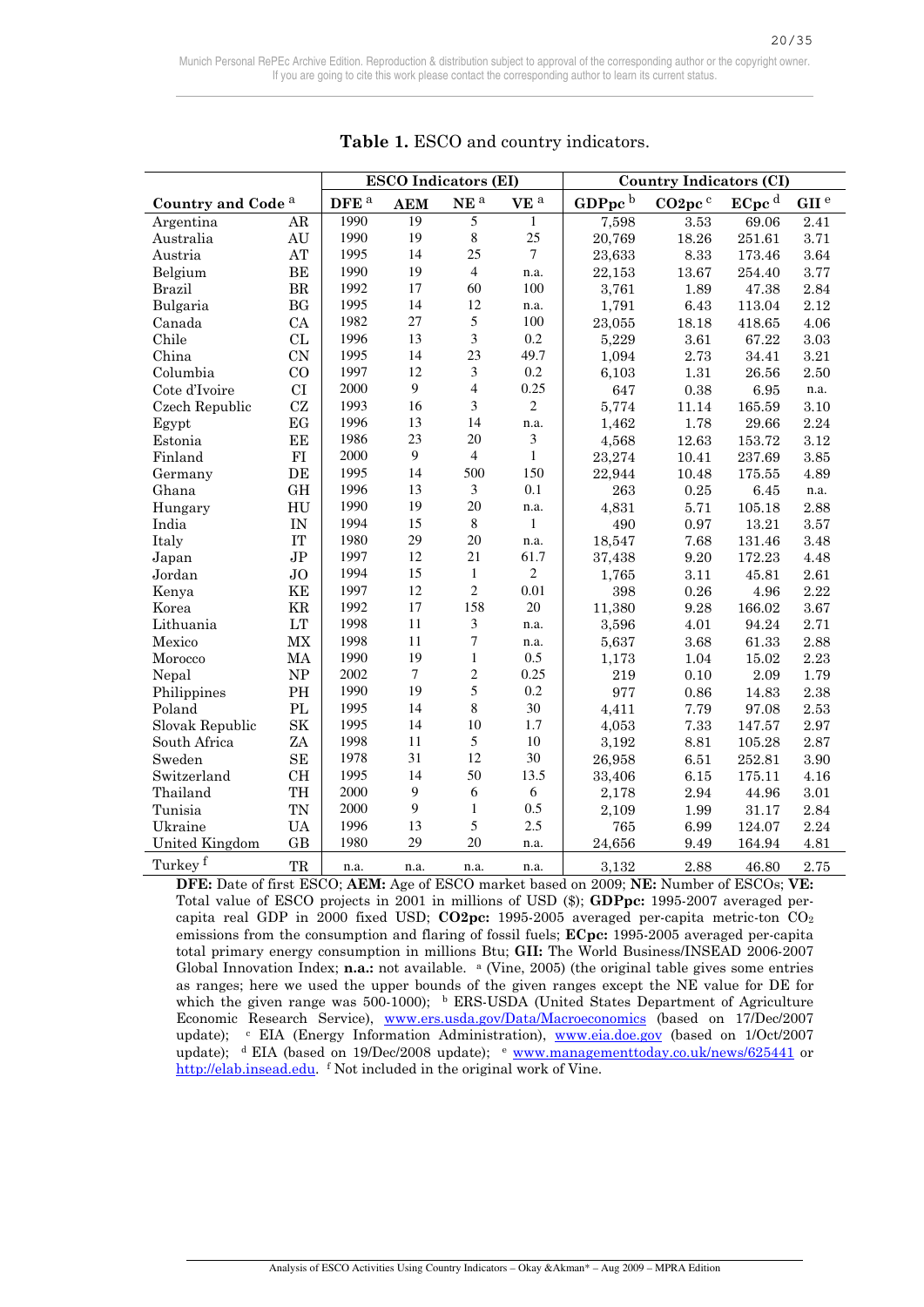|                                  | Estimated VE values for the countries $(10^6 \text{ m})$ |     |         |     |      |     |     |      |
|----------------------------------|----------------------------------------------------------|-----|---------|-----|------|-----|-----|------|
| Trend-curve used in estimation   | ВE                                                       | ВG  | EG      | HU  | TТ   |     | МX  | GВ   |
| VE-NE in Fig. 3, $R^2 = 0.48$    | 1.4                                                      | 4.9 | 5.8     | 8.8 | 8.8  | 1.0 | 2.6 | 8.8  |
| VE-GII in Fig. 4, $R^2 = 0.44$   | 14.1                                                     | 0.3 | 0.5     | 2.5 | 8.4  | 1.7 | 2.5 | 67.8 |
| VE-GDPpc in Fig. 5, $R^2 = 0.42$ | 17.6                                                     | 1.4 | 1.1     | 3.7 | 14.7 | 2.8 | 4.4 | 19.6 |
| VE-CO2pc in Fig. 6, $R^2 = 0.50$ | 17.6                                                     | 6.9 | 1.4     | 5.9 | 8.6  | 3.8 | 3.4 | 11.2 |
| VE-EC pc in Fig. 7, $R^2 = 0.51$ | 18.3                                                     | 6.6 | $1.2\,$ | 6.0 | 7.9  | 5.2 | 3.0 | 10.6 |
| $R^2$ -weighted average values   | 13.8                                                     | 4.2 | 2.0     | 5.5 | 9.5  | 3.0 | 3.2 | 22.7 |

**Table 2.** Estimated values of ESCO projects.

**Table 3.** Estimated values of ESCO indicators for Turkey.

|                                  | <b>Estimated ESCO indicators</b> |    |     |  |  |  |
|----------------------------------|----------------------------------|----|-----|--|--|--|
| Trend-curve used                 | AEM                              | NE | VE. |  |  |  |
| in estimation                    | (year)                           |    |     |  |  |  |
| GII-based, Fig. 4                | 15                               |    | 1.8 |  |  |  |
| GDPpc-based, Fig. 5              | 15                               |    | 2.4 |  |  |  |
| CO <sub>2</sub> pc-based, Fig. 6 | 14                               |    | 2.5 |  |  |  |
| ECpc-based, Fig. 7               |                                  |    | 22  |  |  |  |

**Table 4.** Estimated percentages of the sectors that are likely to be targeted by ESCOs in Turkey.

| Trend-curve used         | Estimated distribution of sectors to be targeted $(\%)$ |            |            |           |       |  |  |  |
|--------------------------|---------------------------------------------------------|------------|------------|-----------|-------|--|--|--|
| in estimation            | Residential                                             | Commercial | Industrial | Municipal | Other |  |  |  |
| GII-based, Fig. 11       |                                                         | 20         | 29         | 25        | 18    |  |  |  |
| GDPpc-based, Fig. 12     | 10                                                      | 25         | 35         | 21        | 9     |  |  |  |
| $CO2pc$ -based, Fig. 13  |                                                         | 21         | 31         | 31        | 8     |  |  |  |
| ECpc-based, Fig. 14      | 10                                                      | 25         | 39         | 18        | 8     |  |  |  |
| AEM-based, Fig. 15       |                                                         | 24         | 33         | 23        | 11    |  |  |  |
| NE-based, Fig. 16        |                                                         | 17         | 27         | 24        | 25    |  |  |  |
| VE-based, Fig. 17        | 10                                                      | 21         | 30         | 19        | 20    |  |  |  |
| $R^2$ -weighted averages |                                                         | 22         | 32         | 20        |       |  |  |  |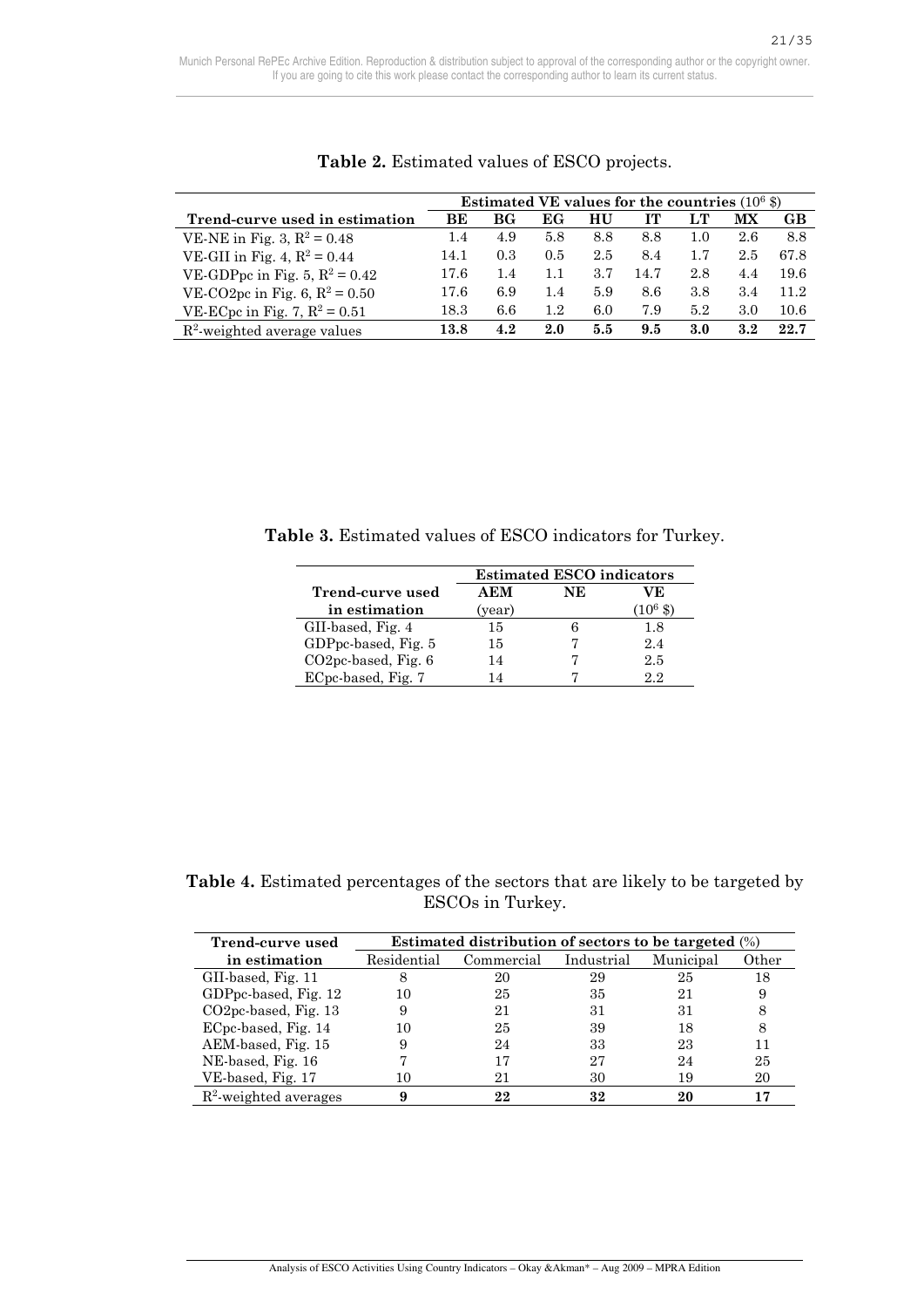

**Fig. 1.** GDPpc dependence of the CO2pc and ECpc (top two subplots), and ECpc-CO2pc relationship (bottom subplot).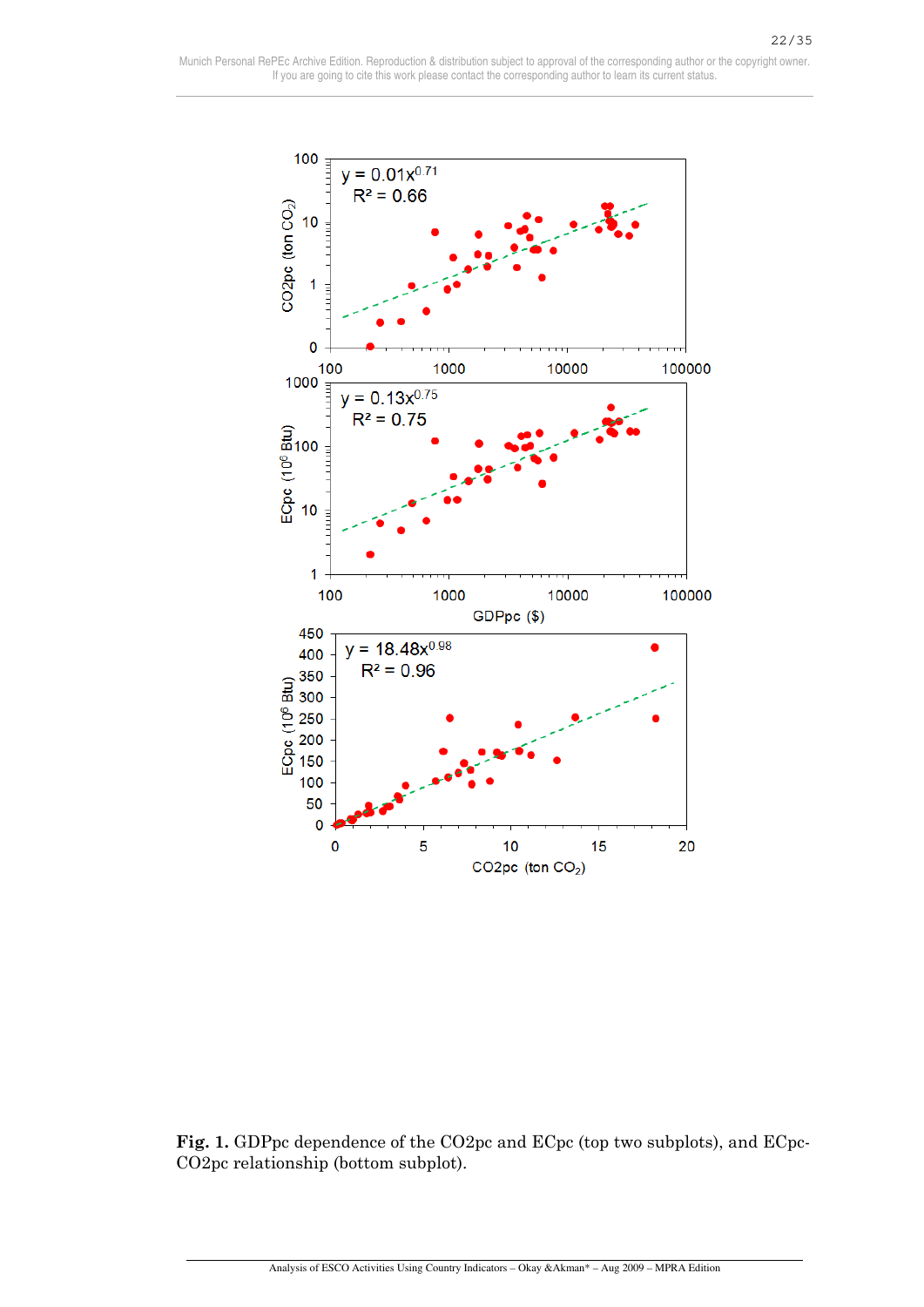

**Fig. 2.** Innovation dependence of the GDPpc, CO2pc, and ECpc.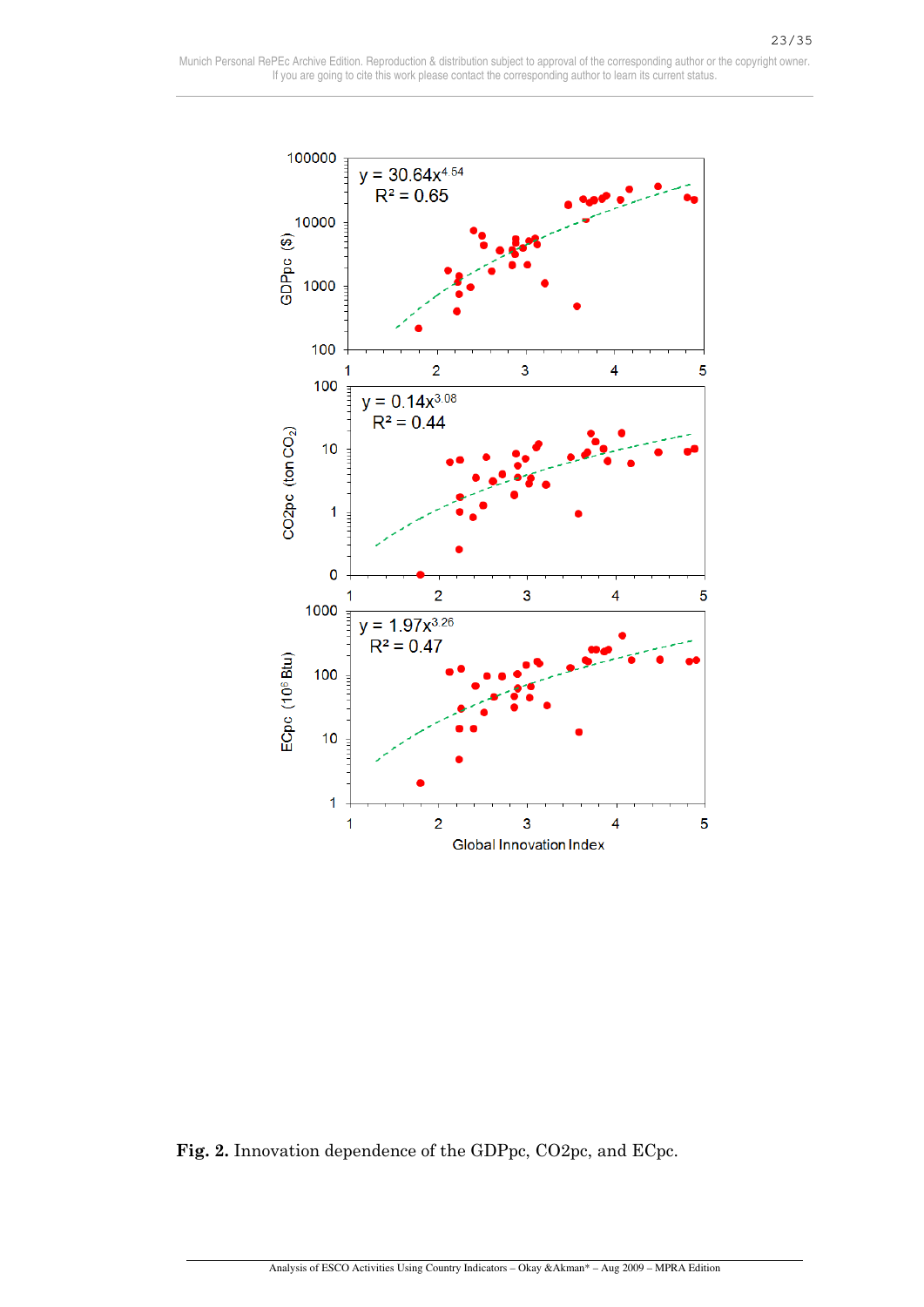

**Fig. 3.** Interdependence of the ESCO indicators.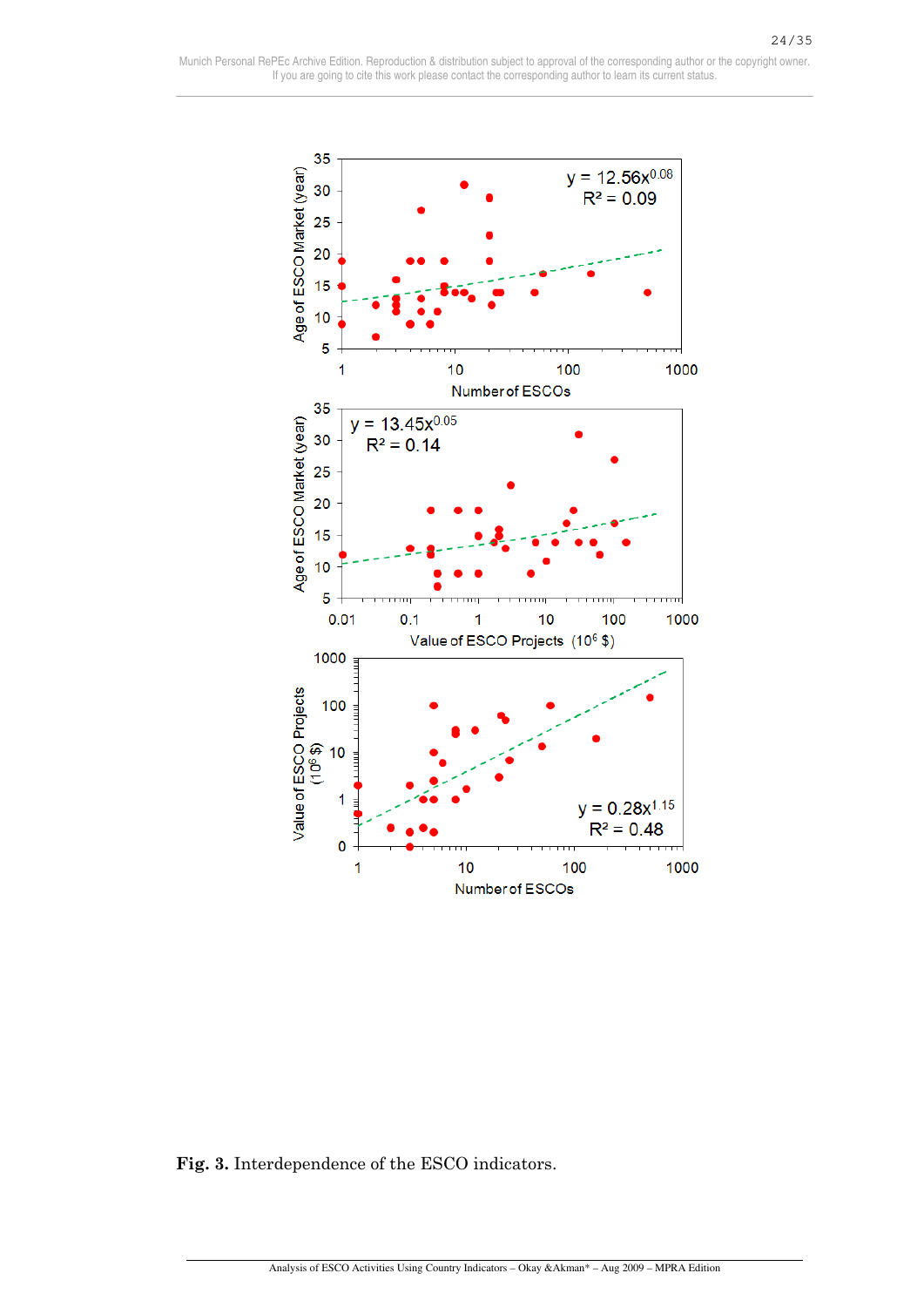

**Fig. 4.** Innovation dependence of the ESCO indicators.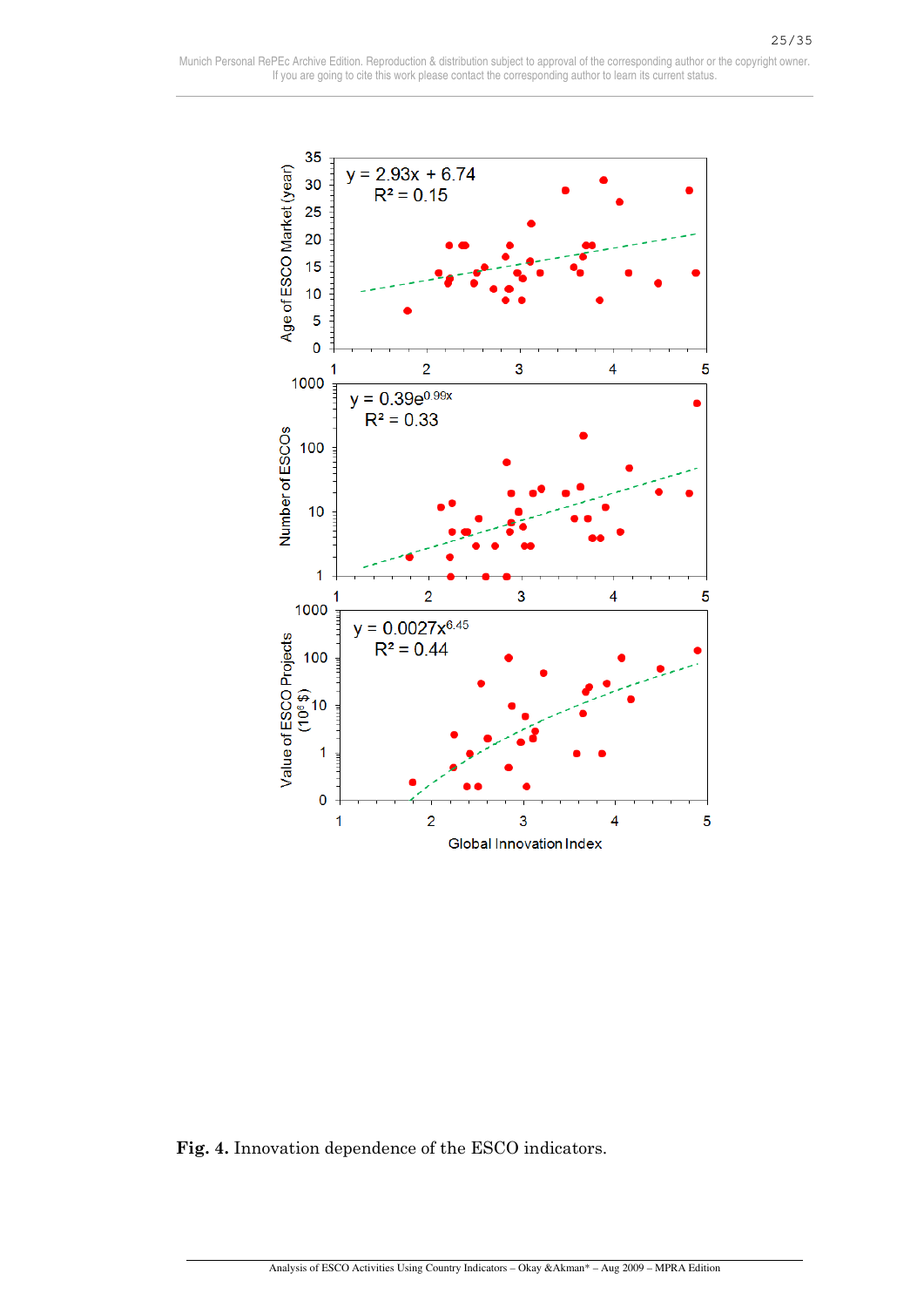

**Fig. 5.** GDPpc dependence of the ESCO indicators.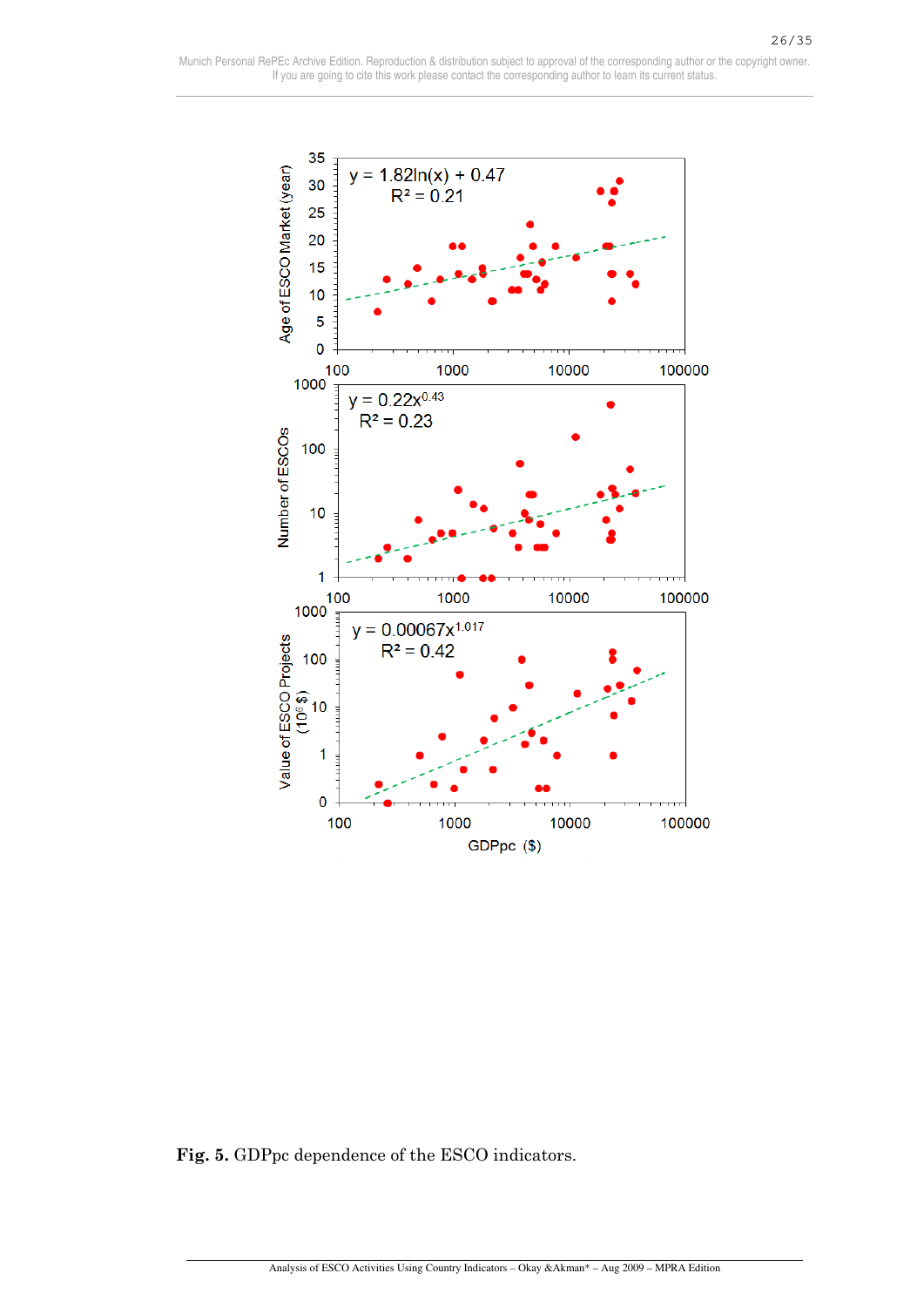

Fig. 6. Per-capita CO<sub>2</sub> emission dependence of the ESCO indicators.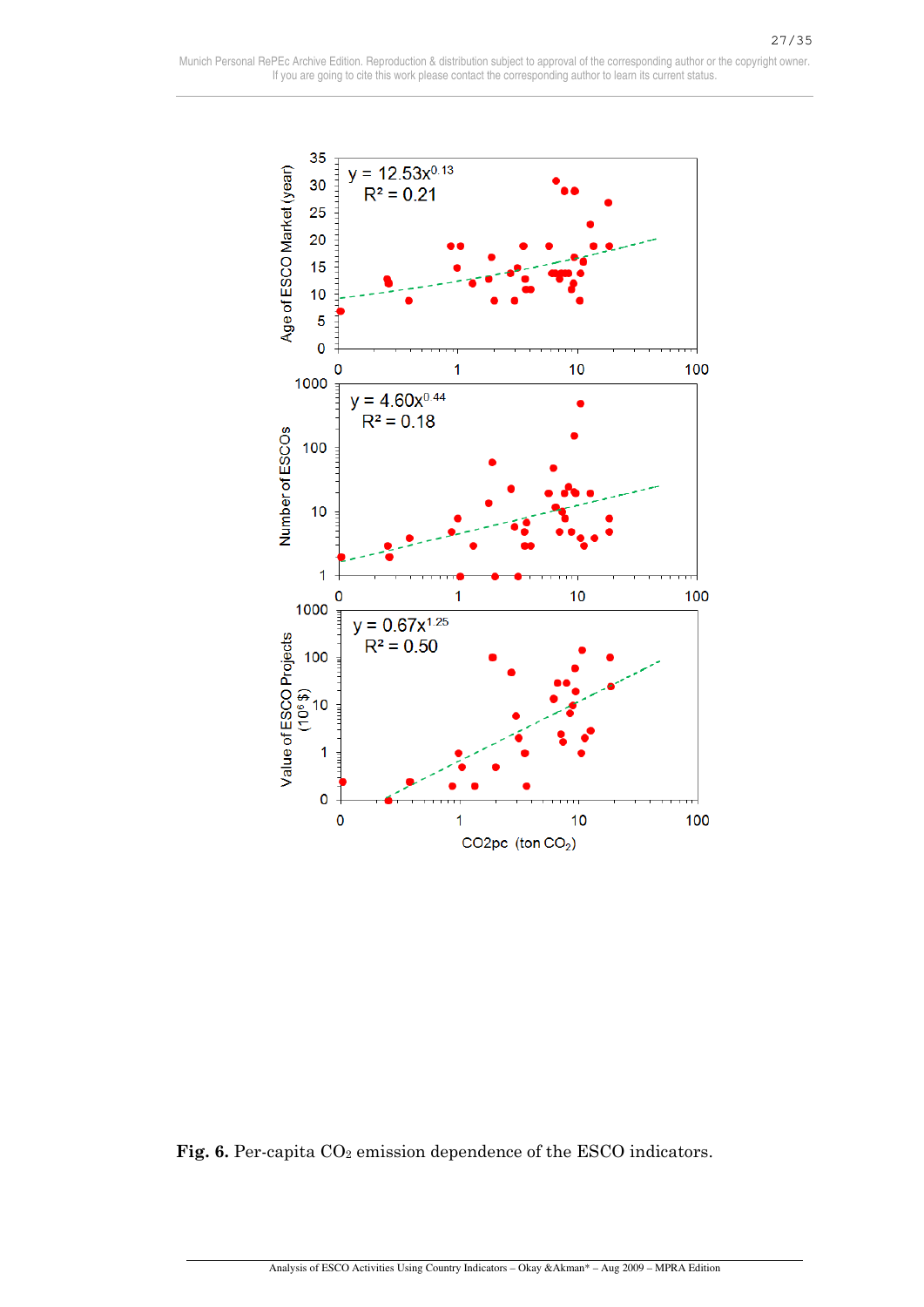

**Fig. 7.** Per-capita energy consumption dependence of the ESCO indicators.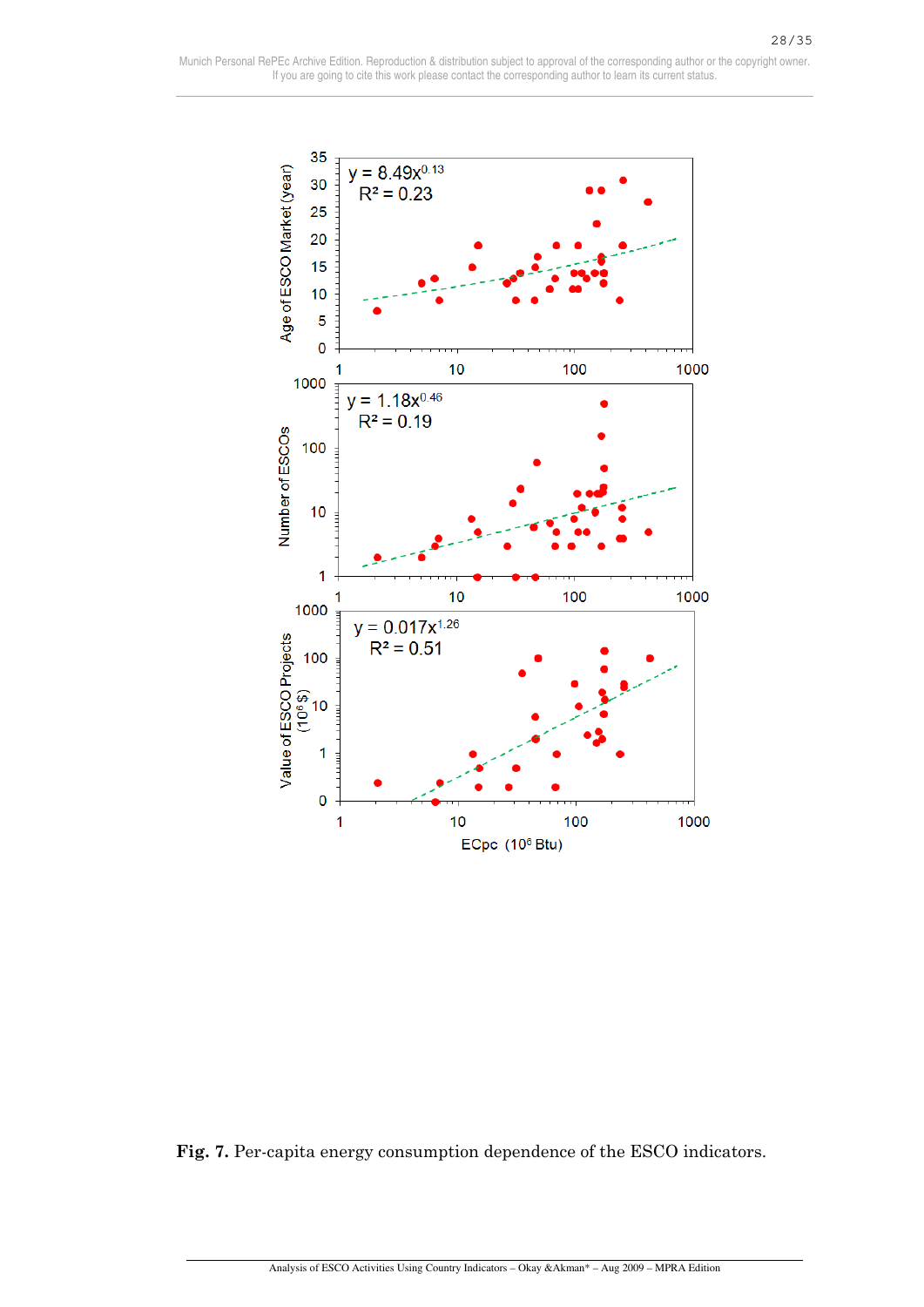

**Fig. 8.** Sorted cross-correlation coefficients of the data-matrix columns.



**Fig. 9.** Sorted cross-correlation coefficients of the pairs of data-matrix columns and the corresponding regression  $\mathbb{R}^2$  values.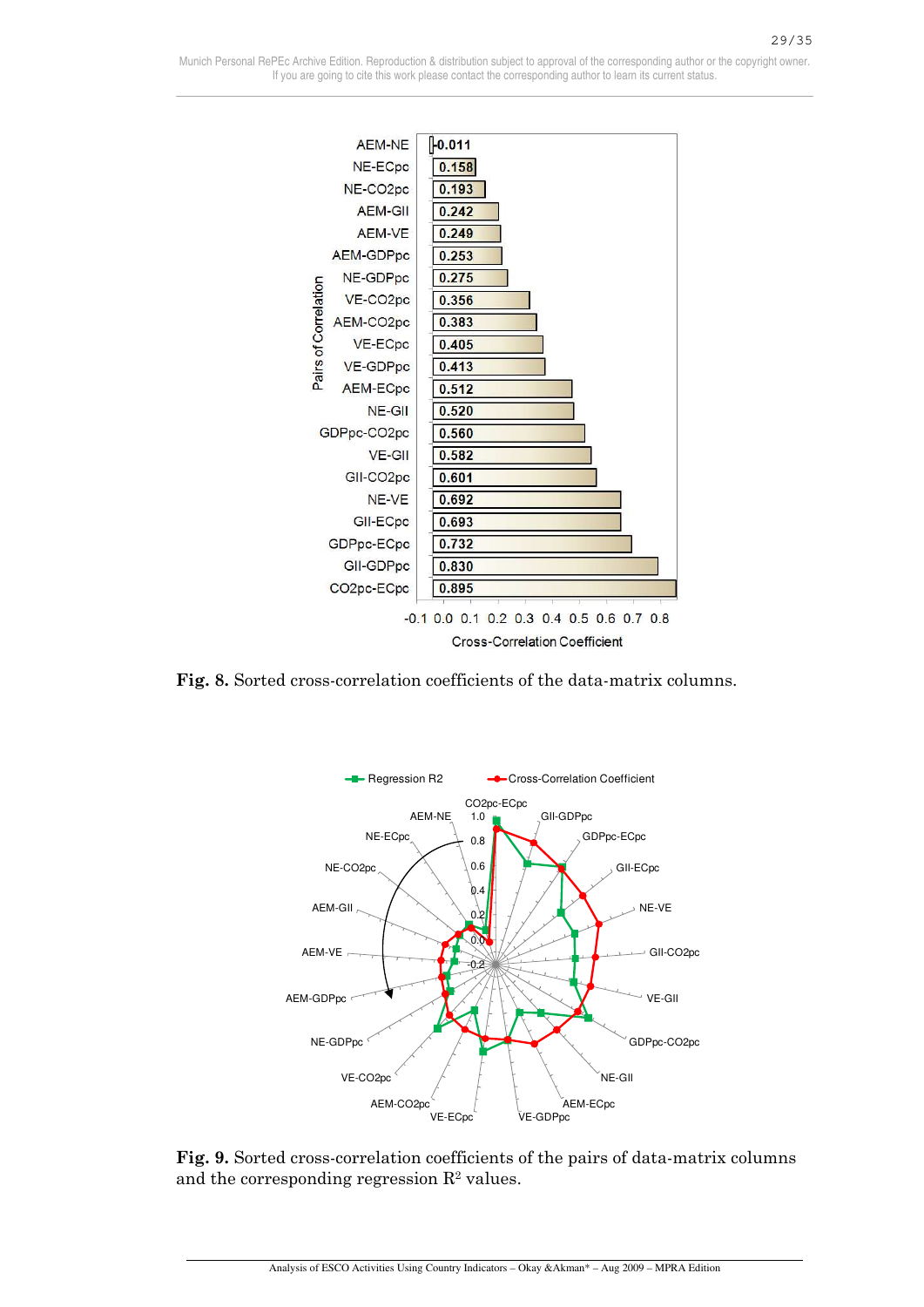

**Fig. 10.** Sectors targeted by ESCOs in 33 countries (Vine, 2005).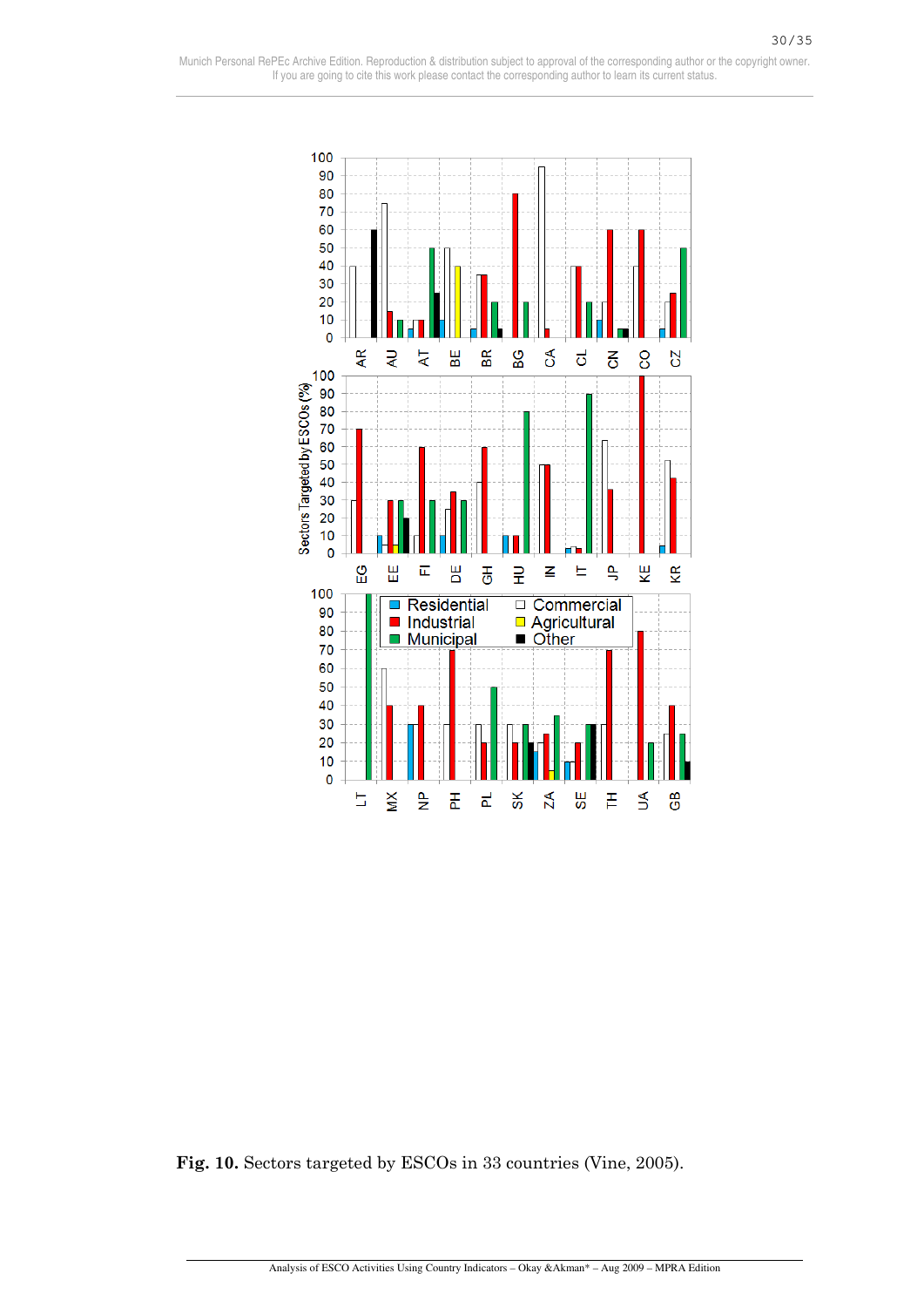31/35



**Fig. 11.** Innovation dependence of the sectors targeted by ESCOs.



**Fig. 12.** GDPpc dependence of the sectors targeted by ESCOs.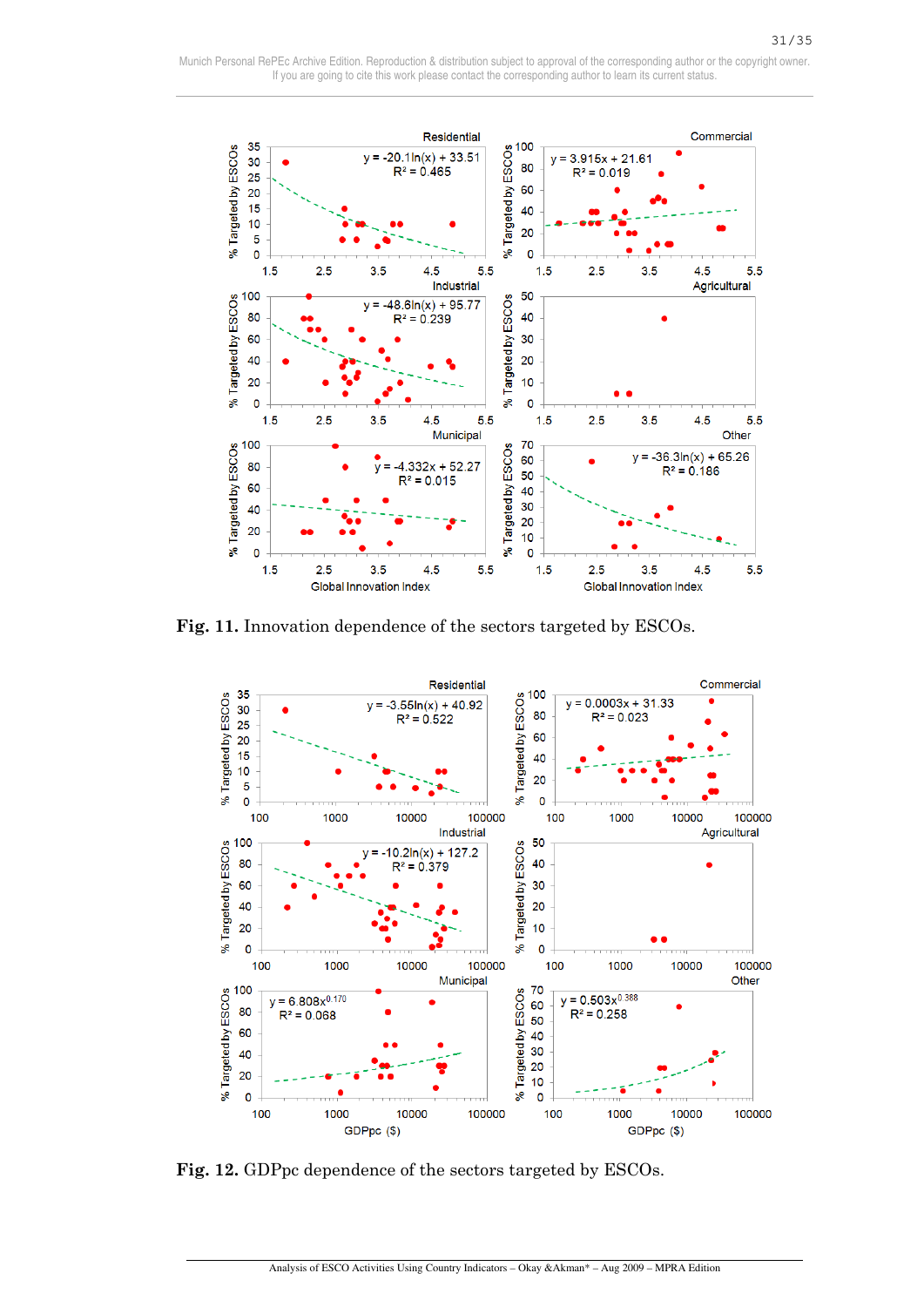

**Fig. 13.** CO2pc dependence of the sectors targeted by ESCOs.



**Fig. 14.** ECpc dependence of the sectors targeted by ESCOs.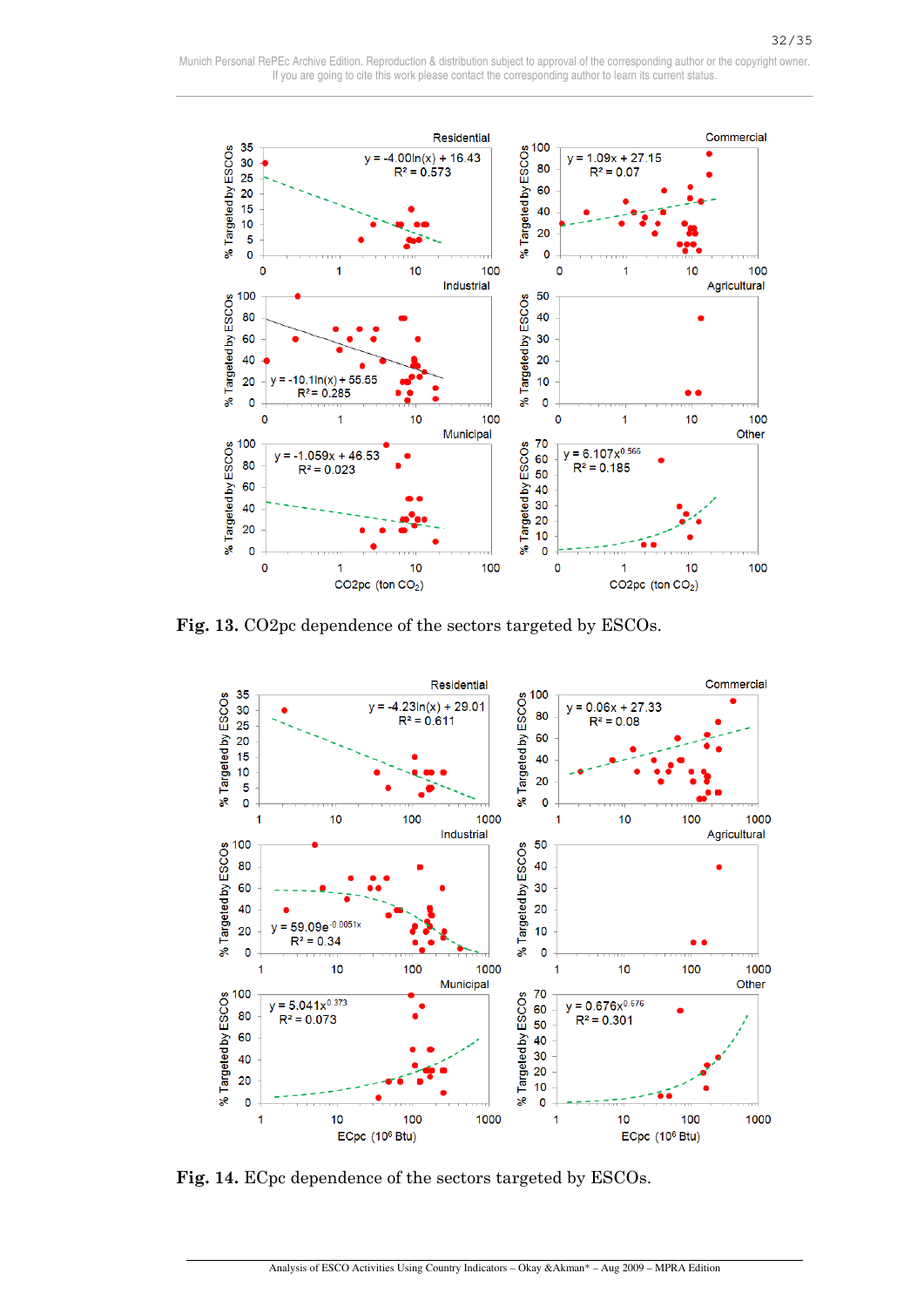

**Fig. 15.** Age of ESCO market dependence of the sectors targeted by ESCOs.



**Fig. 16.** Number of ESCOs dependence of the sectors targeted by ESCOs.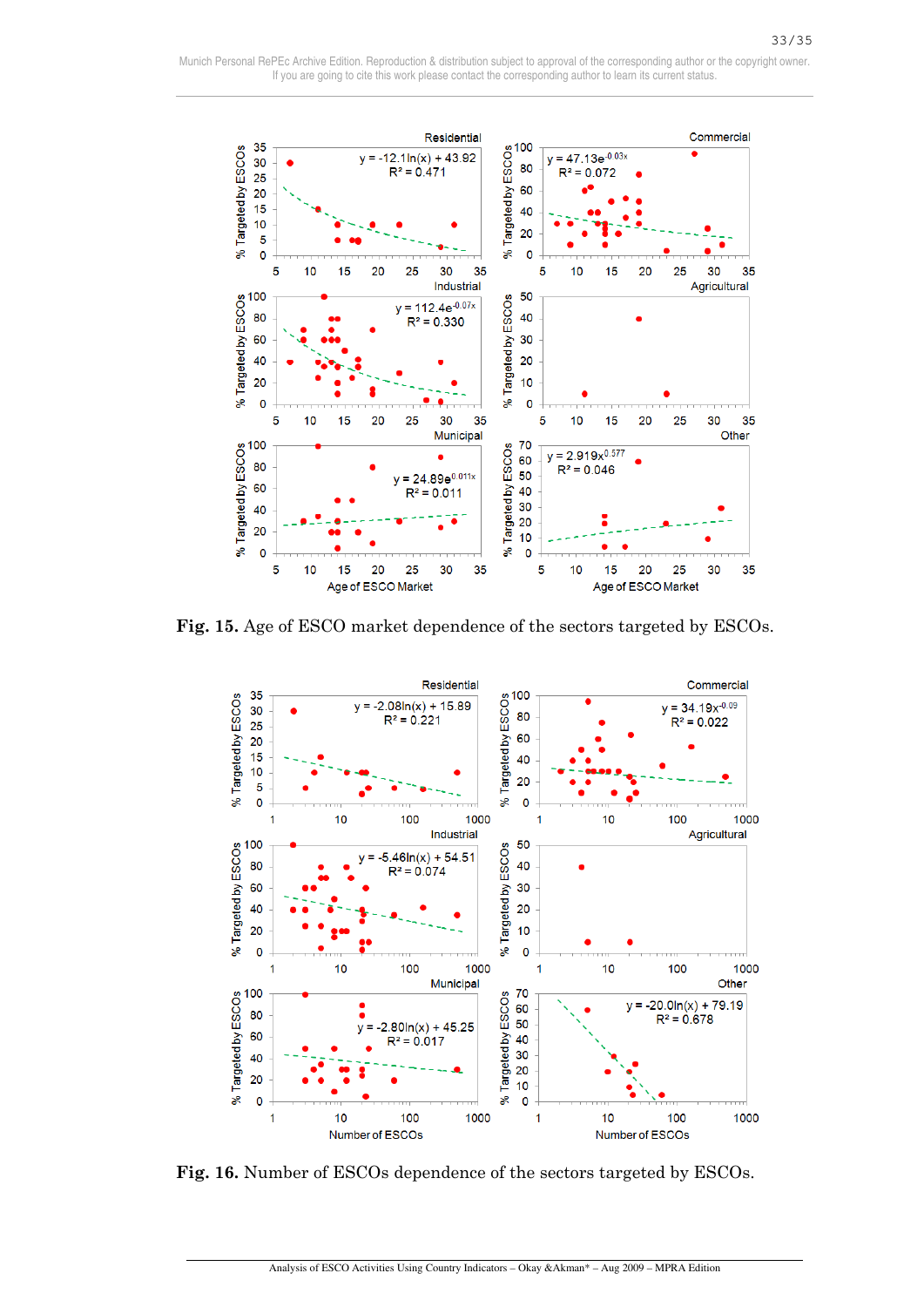

**Fig. 17.** Value of ESCO projects dependence of the sectors targeted by ESCOs.